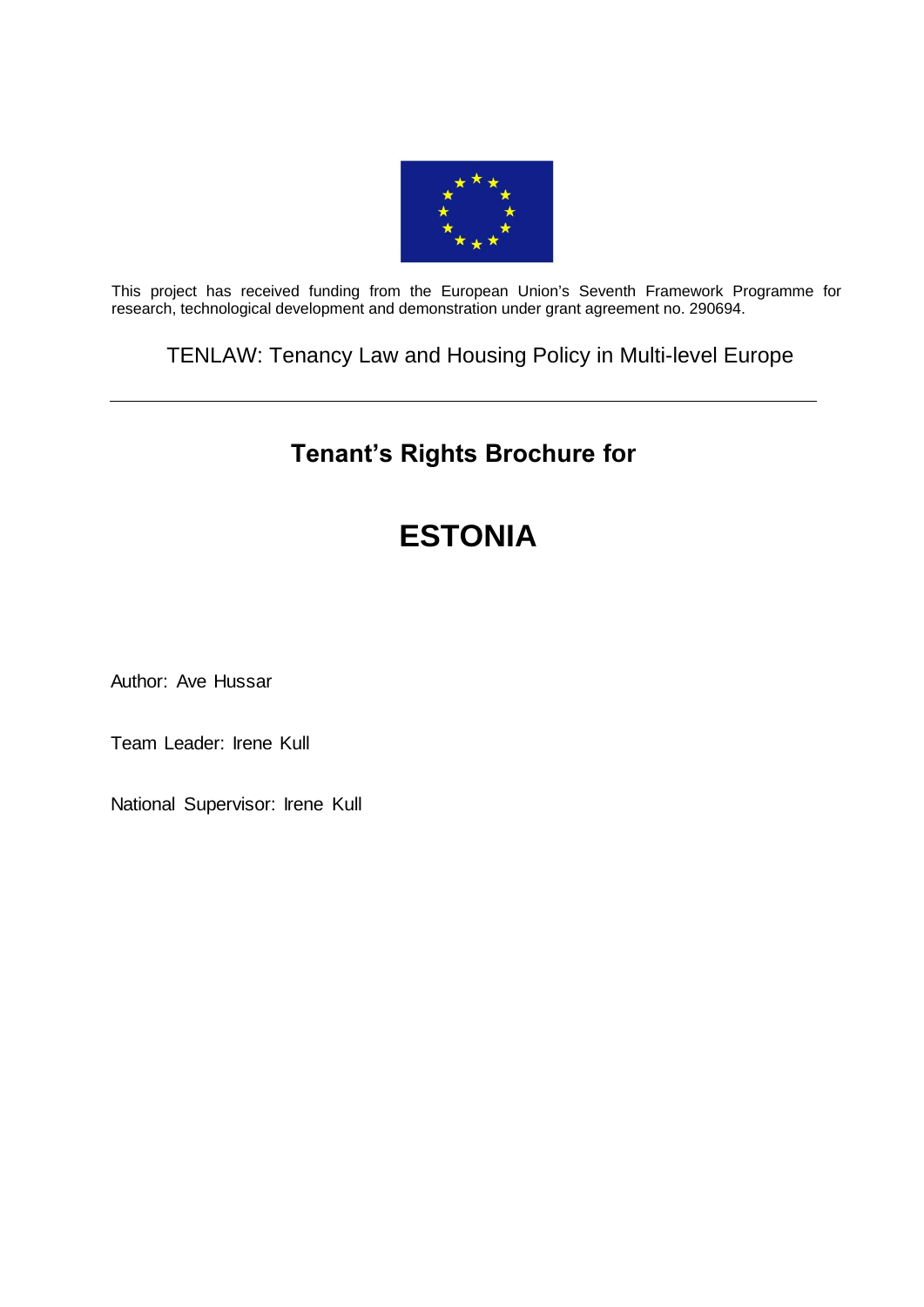# **Tenants' Rights Brochure**

# **Summary of Contents**

# <span id="page-1-0"></span>**1. Introductory information**

- *Brief introduction to the national rental market* 
	- o *Current supply and demand situation*

According to Population and Housing Census 2011 (PHC 2011) there were 649 746 conventional dwellings for 599,832 households in Estonia in 2011. Estonian housing market is characterized by a high rate of private ownership of the housing stock (97%) and high rate of owner-occupation: 80% of the households live in dwellings that they own. According to PHC 2011, the share of owner-occupied dwellings amount to about 82% of the non-vacant conventional dwellings (EU-average being ca. 71%). The rest is divided between municipal (social) rental housing (1,7%) and private rental market (ca 15%).

In Estonia, relatively high share of population (65%) live in flats (EU-average ca 41%). The average floor area of dwellings per inhabitants had increased from 24  $m<sup>2</sup>$ in 2000 to 30.5  $\mathrm{m}^2$  by 2011. The number of dwellings counts for 502 dwellings per 1000 inhabitants.

The total share of unoccupied dwellings (without permanent residents) in Estonia is 14% (in Tallinn 9%, in urban areas 11%, rural areas 21%). There is an especially great oversupply of dwellings in rural areas. However, the figure on unoccupied dwellings does not reflect the housing supply available for new occupancy, since part of the units (approx. 25%) are occupied for secondary use which is not well reflected in statistics. The situation of housing demand and supply varies between regions and municipalities. There is especially high pressure on the housing market in the two largest cities Tallinn (capital city) and Tartu (second biggest city in Estonia). Only Tallinn urban region can be considered as a growth centre in Estonia.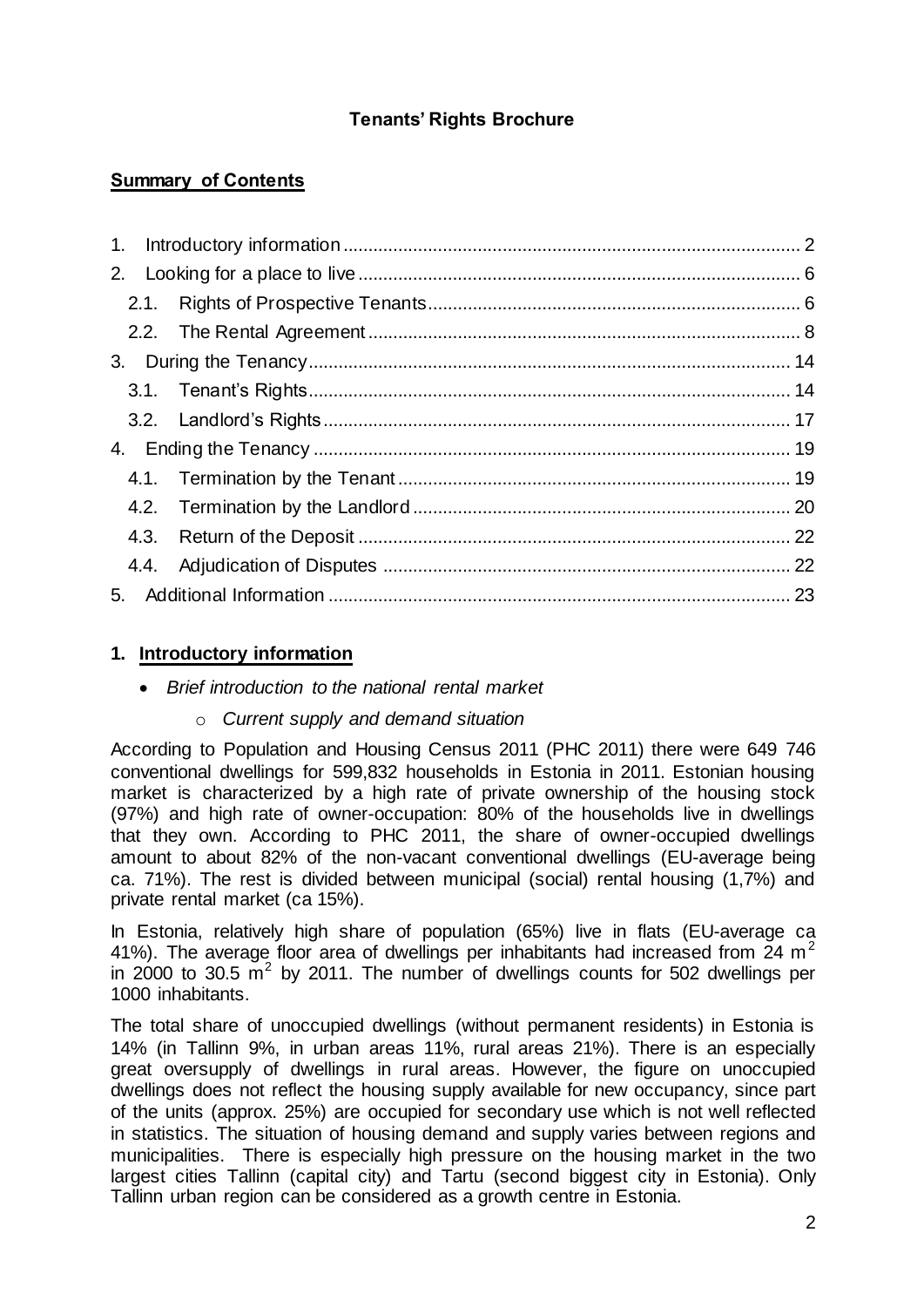As at 1 January 2013, the population of Estonia was 1,320,000. The population of Estonia is expected to decrease by 125,000 in the next roughly 30 years due to negative natural growth and negative net migration. Thus, the projected population of Estonia in 2040 will be 1,195,000. Since 2000, the share of one-member households has grown significantly (from 33.5% to 39.9% in 2011). Due to the trend towards smaller households (size of he average household decrease from 2,33 in 2000 members to 2,13 members in 2011), the number of households decrease relatively less than the size of the population.

Rental dwelling stock mostly (95%) consist of flats in apartment buildings. On average, such flat has floor area of  $24.4 \text{ m}^2$  and 1,09 rooms per inhabitant. As of January 2014, the average montly rent excluding utilities was about 8,1 EUR per square metre in Tallinn and 7,0 EUR per square metre in Tartu. Expenditure on dwelling per household member amounted to over 51 euros per month in 2012 (i.e 18% of the household budget), which was 4 euros more than in 2011.

> o *Main current problems of the national rental market from the perspective of tenants*

As there are only few institutional investors and few dwellings specially built for rental, the conditions of the dwelling and contractual practices vary considerably. It is therefore advisable to look for the offers prepared by real estate agencies. The default provisions of law impose a duty to pay the brokerage fee upon the party who has hired the agent. It should be noted, however, that even if the real estate agent is hired by the landlord, the fee is usually contractually agreed to be borne by the tenant.

Majority of landlords are non-professionals who could not deduct any investment or maintenance cost of the dwelling from the rental income and have to pay (currently) 21 % income tax on the total amount received as rent. This is the major reason, why many private landlords tend to avoid written contracts. The oral rental contract is in general valid, but with certain reservation. Namely, if a residential lease contract with a term exceeding one year is not entered into in writing, the contract is deemed to have been entered into for an unspecified term, which cannot be terminated earlier than one year after the transfer of the dwelling to the lessee. In order to avoid uncertainty in rental relationships, the written format of the contract is advisable.

Prospective tenant should take into account the seasonality of the private rental market (specifically of the 1-2 roomed flats). As students form a large proportion of the tenants, shortage of offers and rise in rental prices in August and September is usual.

# o *Significance of different forms of rental tenure*

# *Private renting*

In Estonia, about 90 % of the rental market is served by private landlords, i.e. individuals or private entities. In the private rental sector, there is no control over the initially agreed rent level. However, there are certain measures for contesting excessiveness of the rent level during the period of the contract.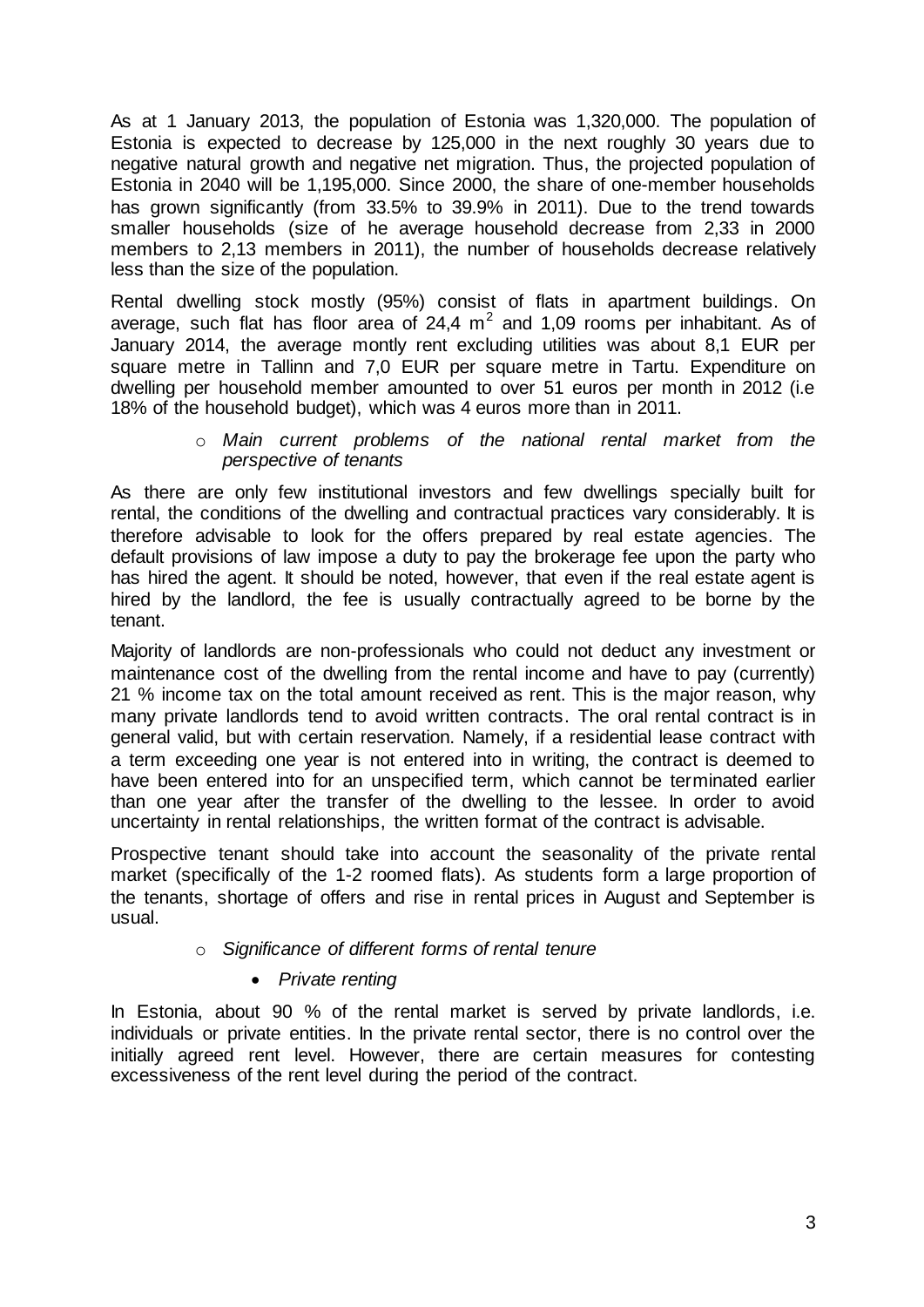*"Housing with a public task" (e.g. dwellings offered by housing associations, public bodies etc)*

Municipalities are responsible for providing social dwelling space for persons or families who are unable or incapable of securing housing for themselve or their families. Only the capital city of Tallinn has special housing provided for young families and key workers of the municipality in addition to the social housing provided for families in need. Yet, there is a shortage of housing in both categories and there are more than a thousand applicants in the waiting list (Tallinn, 2014). However, the situation varies considerably from municipality to municipality.

#### o *Some general recommendations to foreigners on how to find a rental home (including any specificities with respect to the position of foreigners on the national rental market)*

First, it is advisable to contact reputable real estate agent to find suitable dwelling and facilitate contracting. By the professionals, English or Russian is commonly spoken. Alternatively, the receiving institution (employer, university) should be consulted in this matter. It is possible that the receiving institution offers special dwellings for their employees.

Second, the foreigner should respect landlord's obligation, as the person providing housing for an alien, to verify the legal basis for the alien's stay in Estonia and provide respective documentation.

#### o *Main problems and "traps" (circa 5) in tenancy law from the perspective of tenants*

First, in order to avoid any misunderstanding or possible lack of proof, the tenant should insist the contract to be concluded and modified in written format. All Estonian inhabitants have a duty to make sure that their residence data (place where he or she permanently or primarily lives) as listed in the Population Register are correct. If a person is not an owner of the premises listed in the *notice of residence*, he or she shall add to the notice of residence a copy of a document certifying the right to use the premises (e.g. a lease contract) or permission from the owner of the room (signature on the notice of residence).

Second, the inventory act as at the delivery of the possession to the tenant should be attached to the contract. The tenant should inspect the premises personally before entering into contract.

Third, the tenant should follow the market information about the average amount of market rent (e.g. list of pending offers or price indexes in the Internet websites). Payment of any amount of money (rent and accessory expenses) should be documented (preferable paid through bank account).

Fourth, the tenant should be aware that he or she shall bear other expenses related to the use of dwelling (accessory expenses) only if so explicitly agreed. However, utilities cost, especially for winter period may increase the total cost of housing considerably. Upon entry into a contract, the tenant may demand to be informed by the lessor of the rent payable according to the previous lease contract and respective accessory expenses (e.g. for utilities).

Fifth, the tenant should, at his own expense, remove the defects of a dwelling which can be removed by light cleaning or maintenance necessary for the ordinary preservation of the dwelling. However, the exact scope of this duty may be arbitrary.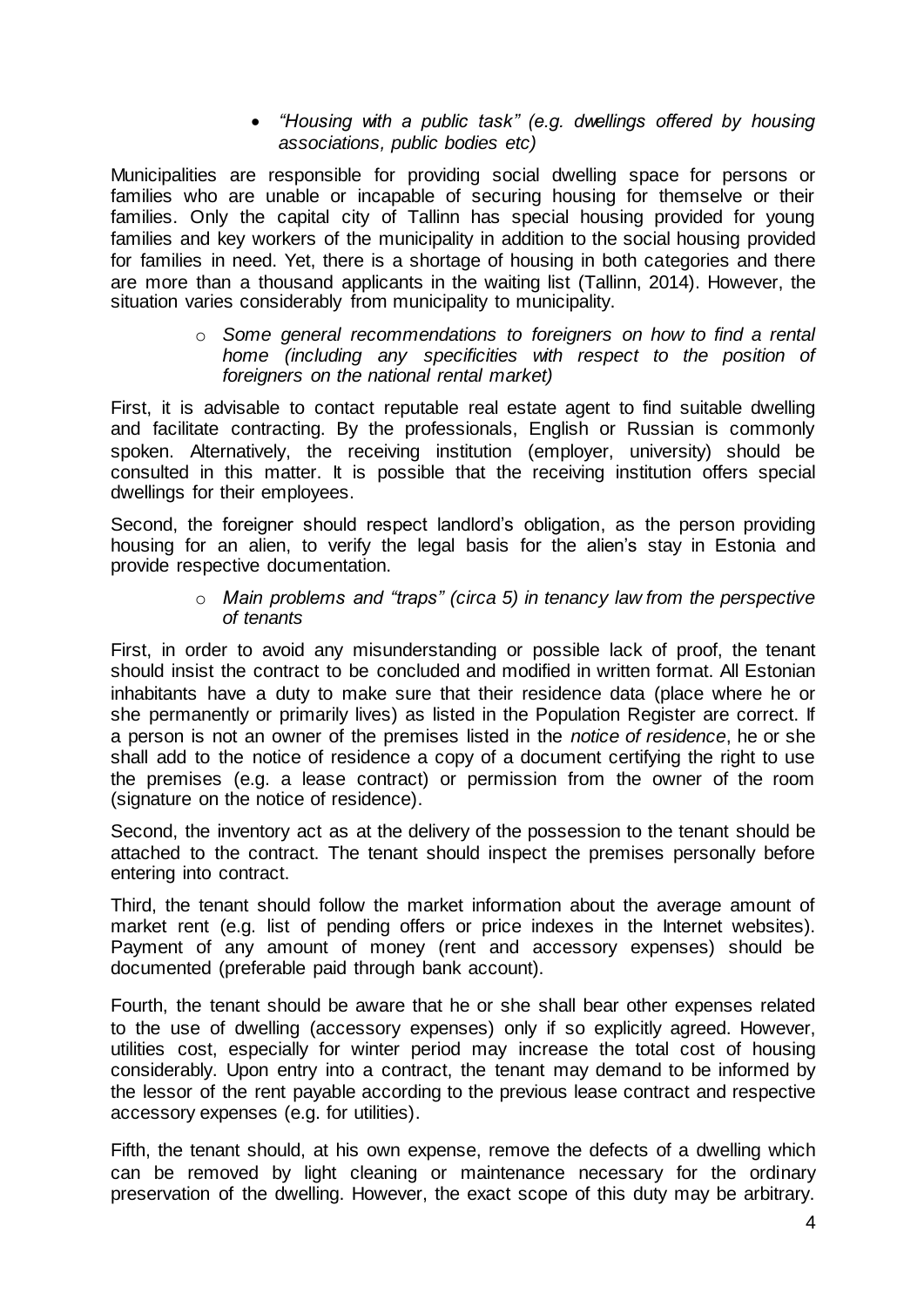In any case, the landlord has to guarantee suitable condition for contractual use of the dwelling and the tenant should not bear cost of repair or improvement. If follows that the tenant should not payments to "repair fund" of the apartement association.

Sixth, the tenant should be aware that the Estonian law is half-mandatory, i.e. the parties may not agree on the detriment of the tenant, unless specificly provided by law. There are futher limitations to the partie's freedom of contract, for example, agreement which requires the tenant to pay a contractual penalty upon violation of a contract is void.

*Important legal terms related to tenancy law*

| <b>Estonian term</b>      | <b>Translation into English</b>                                                 |
|---------------------------|---------------------------------------------------------------------------------|
| allüür                    | sublease/subletting                                                             |
| eluruum                   | dwelling (residential premises)                                                 |
| eluruumi üürileping       | residential lease contract                                                      |
| erakorraline ülesütlemine | without<br>extraordinary termination<br>notice<br>for<br>a<br>compelling reason |
| korraline ülesütlemine    | ordinary termination (of the open-ended tenancy)                                |
| kõrvalkulud               | ancillary expenses (e.g. utilities)                                             |
| lepingu muutmine          | modification of the contract terms                                              |
| maakleritasu              | brokerage fee                                                                   |
| parendused ja muudatused  | improvement and alterations                                                     |
| perekonnaliikmed          | family members                                                                  |
| pisipuudus                | minor defect                                                                    |
| sotsiaaleluruum           | social dwelling                                                                 |
| tagatisraha               | security deposit                                                                |
| tähtajaline üürileping    | fixed-term tenancy                                                              |
| tähtajatu üürileping      | open-ended tenancy                                                              |
| üür                       | rent                                                                            |
| üürileandja pandiõigus    | landlord's right of lien                                                        |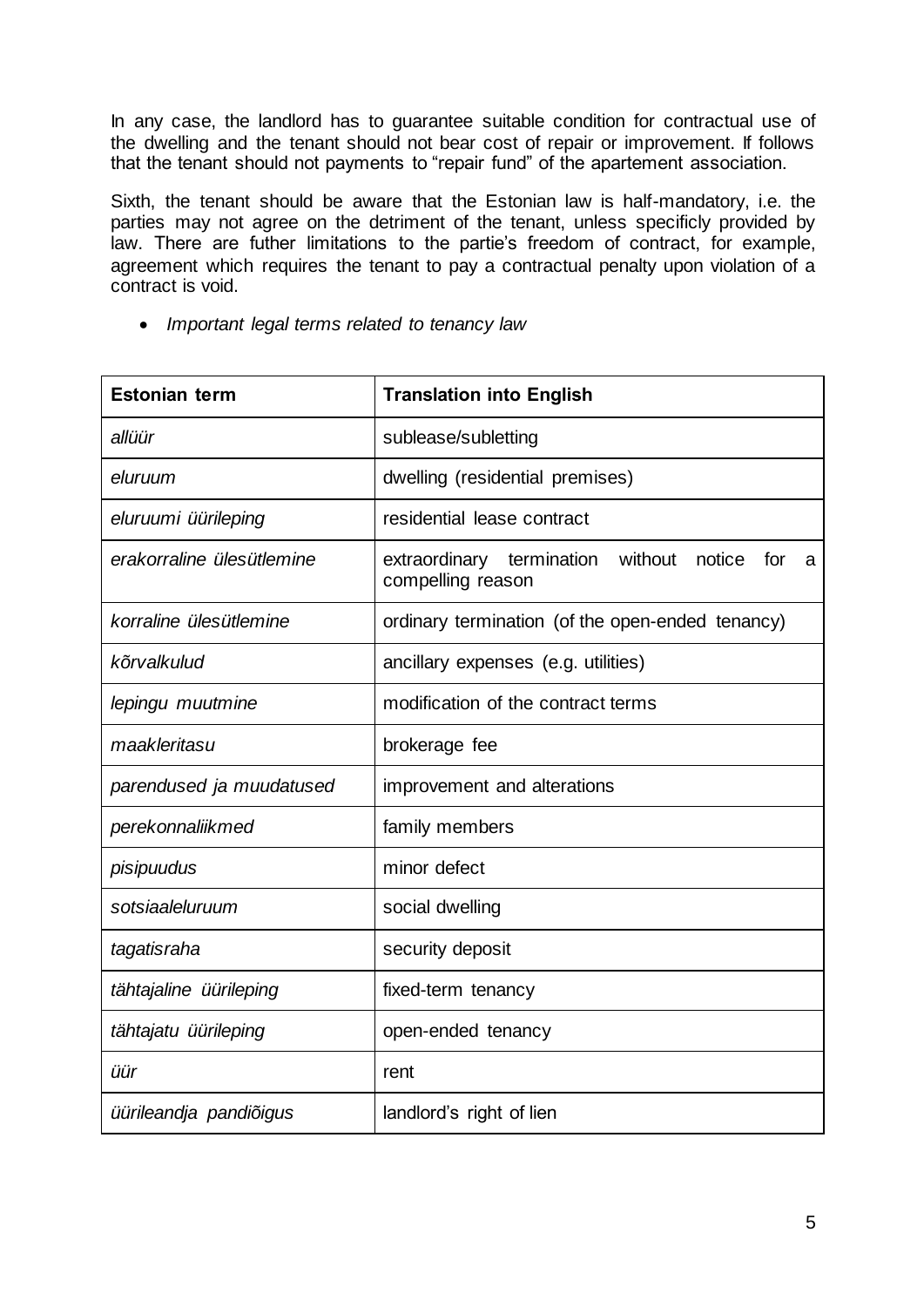# <span id="page-5-1"></span><span id="page-5-0"></span>**2. Looking for a place to live**

# **2.1. Rights of Prospective Tenants**

 *What bases for discrimination in the selection of tenants are allowed/prohibited? What about, for example, status as a foreigner, student, unmarried partner, or person with a short-term work contract?*

Discrimination of persons on grounds of gender, nationality (ethnic origin), race or colour upon, *inter alia*, access to and supply of goods and services which are available to the public, including housing, is prohibited in every phase of the tenancy. In all other aspects, private landlord has a right to excerise his/her freedom of contract upon choosing the tenant.

 *What kinds of questions by the landlord are allowed (e.g. on sexual orientation, intention to have children etc)? If a prohibited question is asked, does the tenant have the right to lie?*

In general terms, the tenant has an obligation to inform the landlord of all circumstances with regard to which the other party has, based on the purpose of the contract, an identifiable essential interest. Information about the identity, civil status, profession and income, the number of children of the potential tenant could be classified as being of identifiable essential interest of the landlord. Any information provided by the prospective tenant, shall be accurate. However, remedies are available to the landlord only if relying onto the information caused damage to the landlord or if the mistake was of such importance that a reasonable person similar to the landlord would not have entered into the transaction in the same situation or would have entered into the transaction under materially different conditions.

However, there is no obligation to inform the landlord of such circumstances of which the landlord could not reasonably expect to be informed. Landlord could not reasonably expect to be informed of sensitive personal data, e.g. information on sex life, data revealing ethnic or racial origin, data revealing political opinions or religious or philosophical beliefs, data on the state of health or disability, information on the intention to have children. In general, processing of such personal data is permitted only with the consent of the tenant. Tenant's consent, however, is not required for the collection of data disclosed pursuant to law (data entered in the Commercial Register, official notices, court rulings, etc), by the prospective tenant himself (e.g. an employee's blog on the Internet) or with his or her consent (Estonian Credit Register).

 *Is a "reservation fee" usual and legal (i.e. money charged by the landlord to allow the prospective tenant to participate in the selection process)?*

Practice of "reservation fee" is not common. Brokerage fee is paid only after the conclusion of the contract by the party who has contracted the agent. Obligation to pay brokerage fee may be shifted to the tenant (who did not contracted the agent) by agreement, but only if advised beforehand. It is, however, theoretically possible to agree upon earnest money, i.e. sum of money given by tenant to the landlord to certify that the (preliminary) contract has been entered into and to secure the performance thereof. Upon performance of a contract secured with earnest money, it is presumed that the earnest money will be used towards performance of the obligation. If the non-conclusion of the (main) lease contact is the fault of the tenant, the landlord shall retain the earnest money.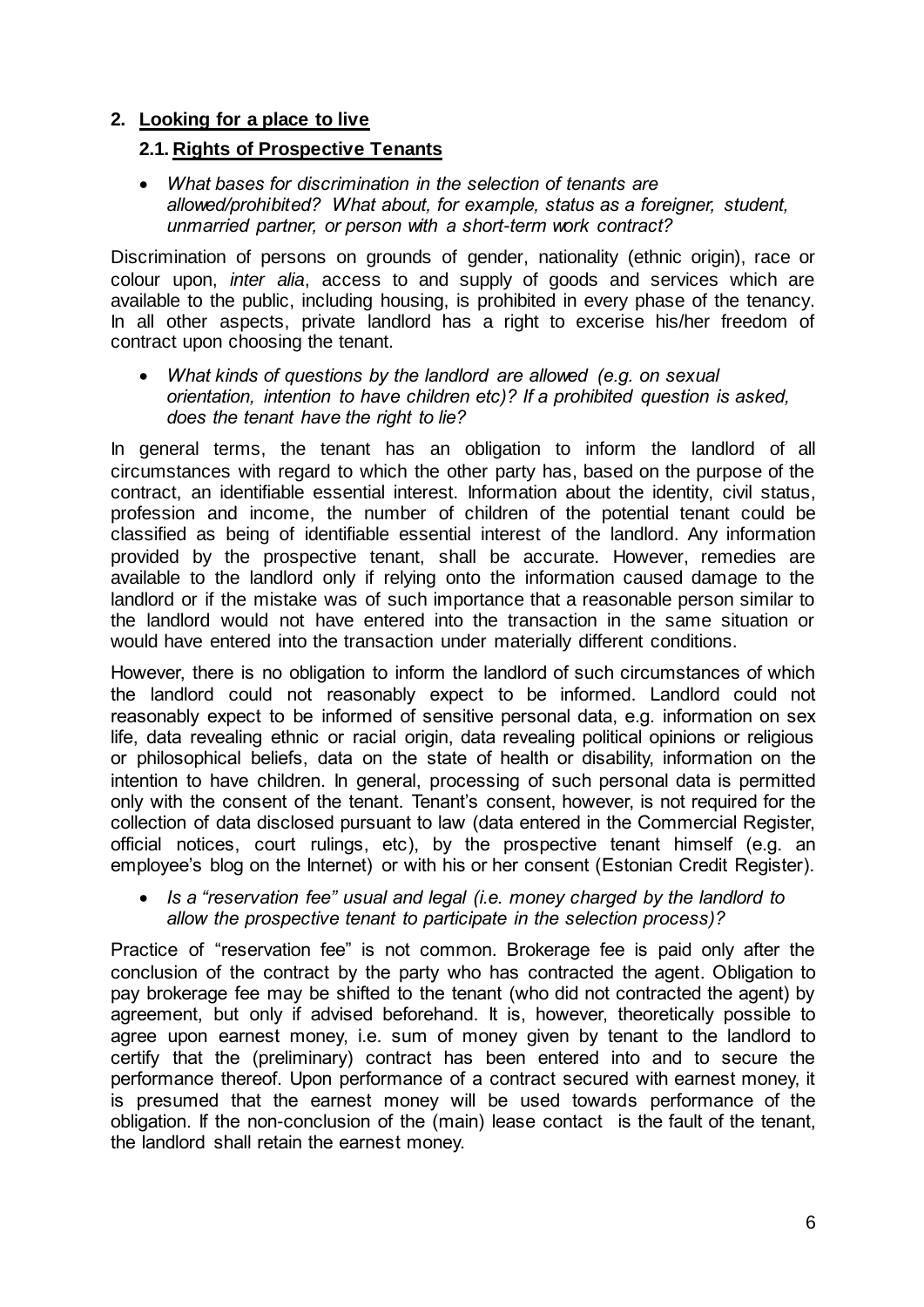*What kinds of checks on the personal and financial status of the tenant are usual and legal (e.g. the landlord requiring an independent credit report)?*

Neither salary or bank account statement nor references from previous landlords are routinely asked. Most commonly, checking the financial status of the potential tenant may include enquires to the Estonian Credit Register at [www.krediidiinfo.ee](http://www.krediidiinfo.ee/)*.* For a small charge, registered personal users may obtain extensive information on any other person's financial status, provided he/she has a legitimate interest to process personal data, e.g. prospect of entering into contractual relationship. Report may contain person's credit rating and probability of default, payment defaults from Credit Register, tax debts, companies related to the person, immovables related to the person, official announcements related to the person.

However, most of the relevant information could be gathered from several electronic public registers for free or for a small fee. It is necessary only to know tenant's personal identification code. For example, *Ametlikud Teadaanded* publishes announcements related to enforcement or insolvency proceedings, seizure of assets etc. Further, the data about prospective tenant's effective punishments may be obtained from *E-toimik*. Enquiries regarding third person may be submitted for a small fee. *Riigi Teataja* (the official electronic bulletin State Gazette) provides public access to all binding court decisions. Information about tax debts may be easily obtained from the e-Tax Board.

 *What is the role of estate agents in assisting the tenant in the search for housing? Are there other bodies or institutions assisting the tenant in the search for housing?*

Real estate agents are expected to collect information about market conditions and the object of the lease, consult with the customer, make offers, find clients, negotiate and draft legal documents, and act as representative of the client after conclusion of the contract (delivering documents, keys, etc.). The usual agent's fee is an equal to one month's base rent.

Applications for municipal or social housing are processed by social services departments of the respective local municipality.

Universities have set up international student services, which provide, inter alia information about available student dormitories or listings of residential space offered on the free market.

There are several common internet portals like <http://www.city24.ee/> and <http://www.kv.ee/> available for prospective tenants to search for suitable dwellings indipendently.

 *Are there any accessible "blacklists" (or equivalent mechanisms) of bad landlords/tenants? Is there a system for rating and labelling preferred landlords/tenants?*

<span id="page-6-0"></span>There are no official public blacklists of "bad tenants" or "bad landlords", but landlords and tenants occasionally share relevant information in social networks or real estate blogs.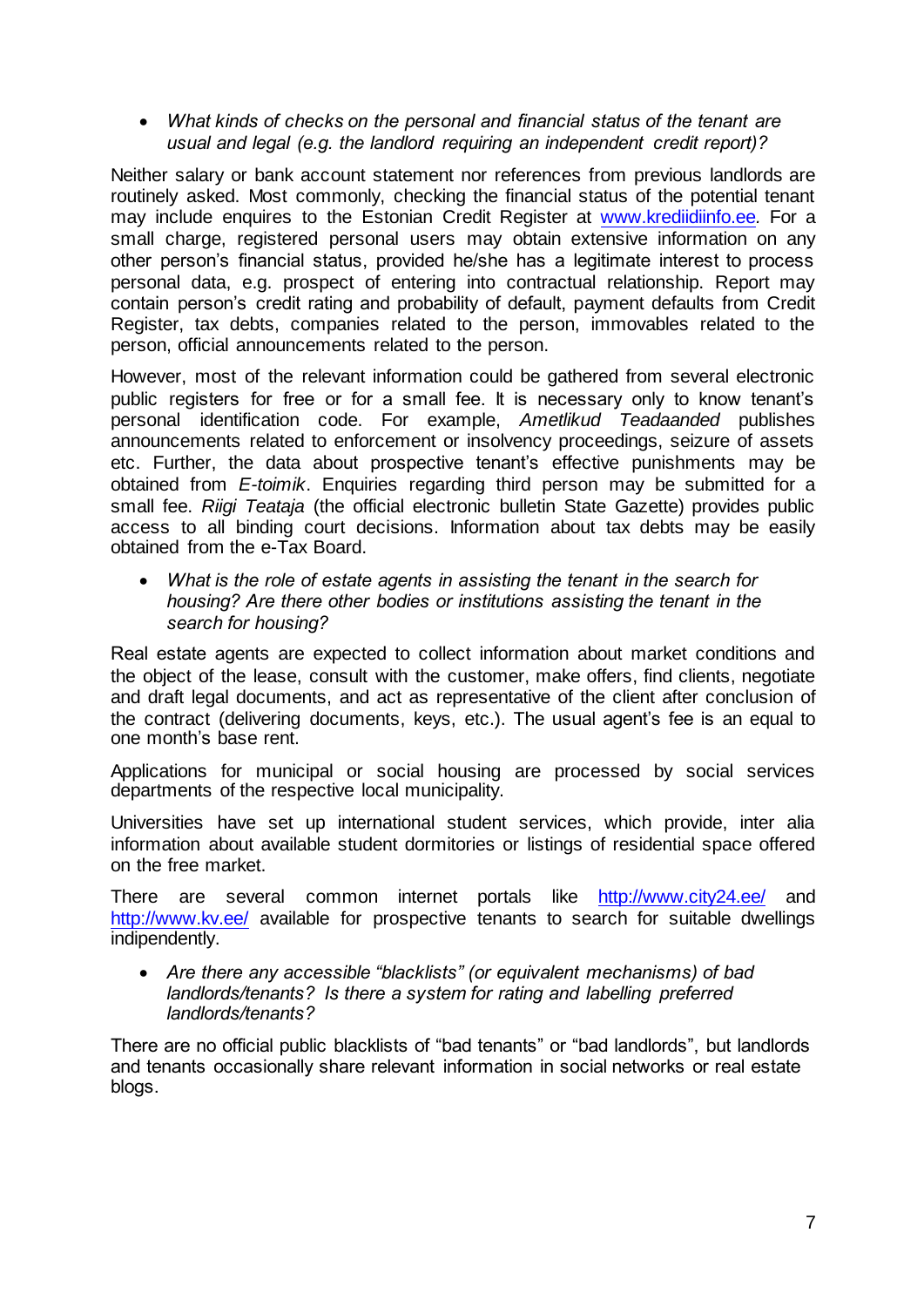# **2.2. The Rental Agreement**

 *What are the requirements for a valid conclusion of a rental contract (is written form necessary; is registration necessary and if yes, what kinds of fees apply lawfully)?*

There are no special formal requirements for a valid conclusion of a residential lease contract. However, if residential lease contract with a term exceeding one year is not entered into in writing, the contract is deemed to have been entered into for an indefinite term, which cannot be terminated earlier than one year after the delivery of the dwelling space to the possession of the lessee.

There is no duty to register *residential lease* contracts, but the lessee of an immovable (i.e. incl. of a dwelling) may demand that a notation regarding the lease contract be made in the land register *(kinnistusraamat)*. Such a notation ensures that the actual owner of an immovable shall permit the lessee to use the immovable pursuant to the lease contract and that a new owner does not have the right to terminate the lease contract except if the acquirer urgently needs the leased premises.

*What is the mandatory content of a contract?*

# o *Which data and information must be contained in a contract?*

There are no specific mandatory requirements prescribed as to the content of the residential lease contract. In principle, the lease contract should include the following basic clauses:

- Identification of the parties (incl. contact means);
- Identification of the dwelling and indication of its residential purpose of use;
- Description of the dwelling (size, condition, furnishings, equipment);
- Rental amount and the procedure for paying it;
- Agreement on utilities and other ancillary expenses;
- Term of the contract;
- Specification of the obligations and rights of the parties;
- Termination of the contract (grounds, procedure).

It should be noted, that the parties cannot agree on terms less favourable to the tenant than provided by the Law of Obligations Act, unless specificly provided so.

#### o *Duration: open-ended vs. time limited contracts (if legal, under what conditions?)*

Parties are free to agree residential lease contract either for a definite or an indefinite period of time. A residential lease contract with a term exceeding one year should be concluded in writing, otherwise the contract is deemed to have been entered into for an indeterminate term (with minimum duration of one year).

The law favours continuing contractual relationship even in case of time limited contracts by a providing presumption for automatic extension. Specificly, in the case of a residential lease with a term of at least two years, if neither party gives notification at least two months before expiry of the term that the party does not wish to extend the contract, the lease contract becomes a lease contract entered into for an indefinite term. However, it is advisable to negotiate a new term, as open-ended contracts may be terminated by either of the parties at any time without any justification by giving only at least three month's advance notice.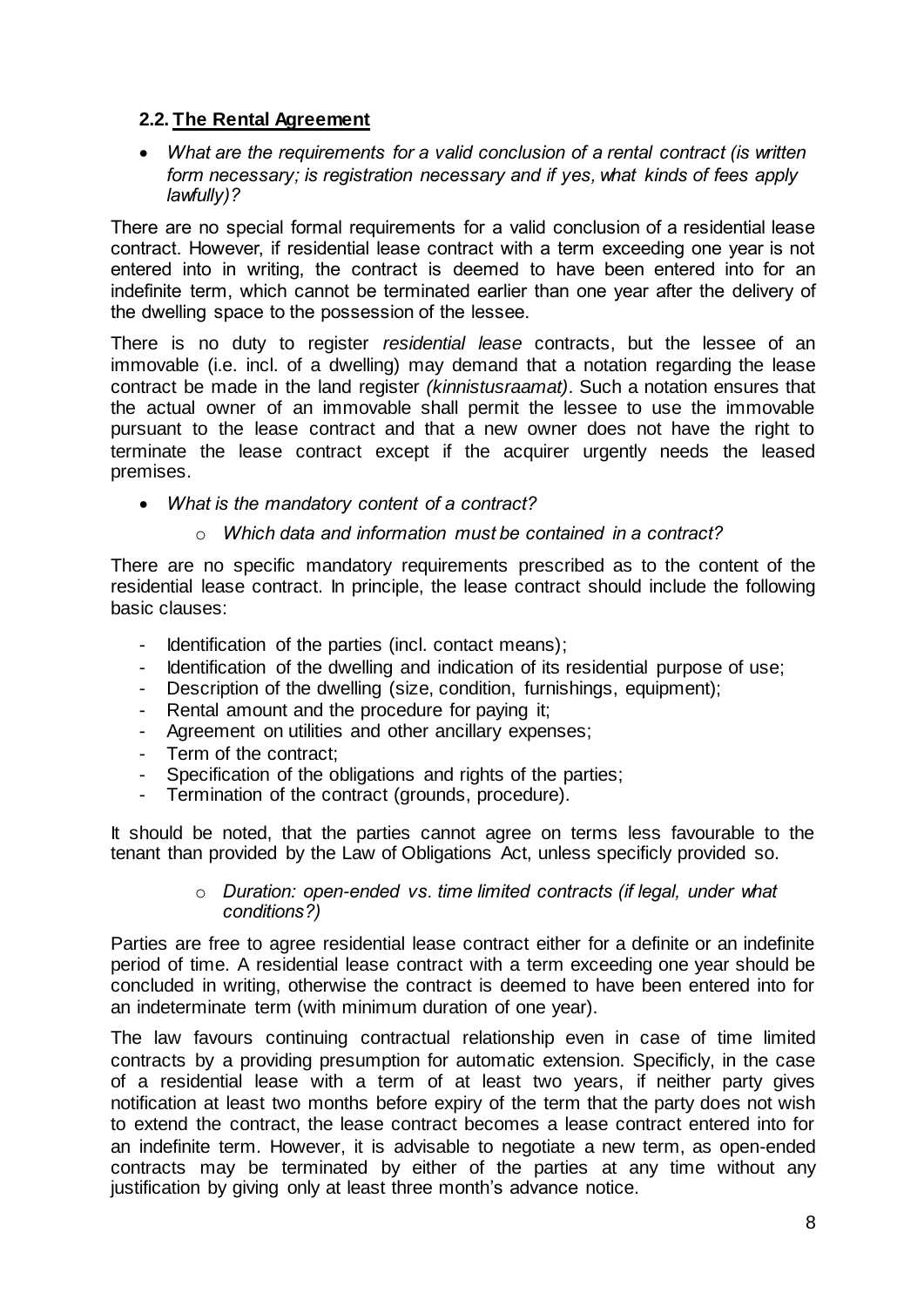Upon termination of the lease contract by the landlord or expiration of the term of a lease contract entered into for a specified term, the tenant of the dwelling may demand that the lessor extend the lease contract for up to three years if termination of the contract would result in hardship for the lessee or his or her family. If the landlord does not consent to the extension of the contract, the lessee may demand extension of the lease contract by filing an action with a lease committee or in court.

#### o *Which indications regarding the rent payment must be contained in the contract?*

The contract is not automatically void even if the precise amount of rent is not expressly stated. In that case average local rent could be charged. There is no control of initially agreed amount of rent unless the transaction ultimately is found to be contrary to good morals or public order.

By default, the rent and ancillary expenses shall be payable after expiration of each of the corresponding periods of time (usually monthly). However, it is (lawful) common practice to provide in the contract that rent is due at the beginning of the period.

Payment is usually to be arranged through direct payment into a bank account, possibly in the form of standing order.

- *Repairs, furnishings, and other usual content of importance to tenant*
	- o *Is it legal for the landlord to shift the costs for certain kinds of repairs (if yes, which?) to the tenant?*

The tenant is responsible and should bear only the cost of minor defects (i.e. the defects which can be removed by light cleaning or maintenance which is in any case necessary for the ordinary preservation of the property). Costs of major repair works cannot be shifted to the tenant (unless related to the destruction and loss of and damage to a dwelling for which the tenant is responsible).

# o *Is the landlord or the tenant expected to provide furnishings and/or major appliances?*

The law does not prescribe requirements as to what furnishings the landlord has to provide. In the case of a tenancy on a furnished or semi-furnished apartment, the landlord usually provides the main furnishings, like a furnished kitchen, a bed or bed couch, a wardrobe and a desk.

#### o *Is the tenant advised to have an inventory made so as to avoid future liability for losses and deteriorations (especially in the case of a furnished dwelling)?*

An inventory at the time of the conclusion of the contract is highly recommended. The lessee shall be liable for the destruction and loss of and damage to a leased thing which occurs when the thing is in the possession of the lessee, unless he proves that the destruction, loss or damage occurred under circumstances which were not caused by the lessee. In case of a dispute, a written inventory (preferable supported by the photos of the dwelling) serves as evidence that the damage existed at the time that possession was given to the lessee. In any case, the tenant shall not be liable for the natural wear and tear on the dwelling when uses in conformity with the contract.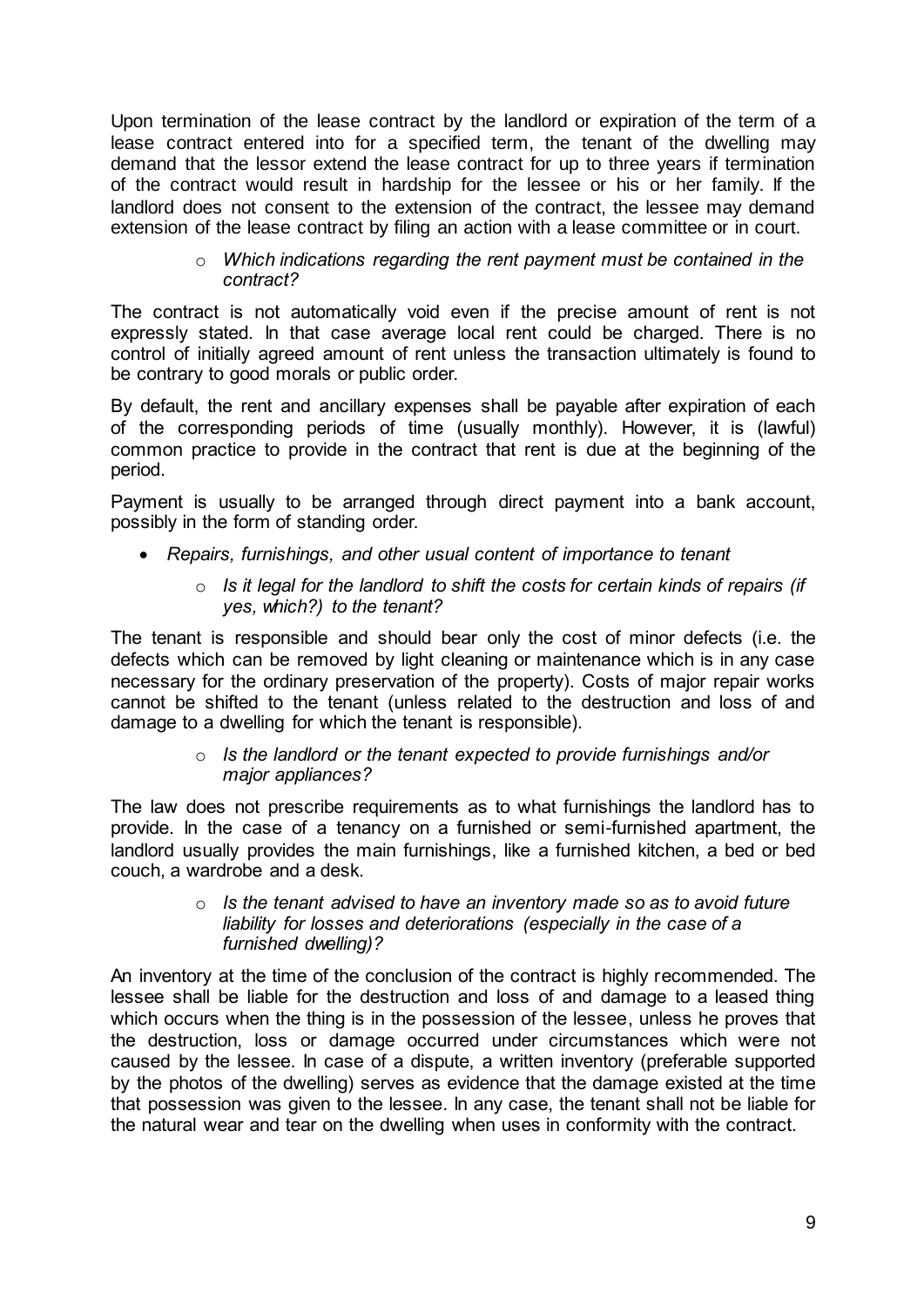# o *Any other usual contractual clauses of relevance to the tenant*

Depending on the circumstances, the following contractual clauses should be of relevance to the tenant:

- security deposit (amount (max 3 month's rent), schedule of payment);
- prohibition to keep domestic animals or to smoke inside the dwelling (or alike);
- reference to and incorporation of the by-laws of the apartment association managing the condominium;
- specification of the landlord's right to inspect the dwelling;
- agreement on ancillary expenses;
- accommodation of the family members and third persons.
- *Parties to the contract*
	- o *Which persons, though not mentioned in the contact, are allowed to move into the apartment together with the tenant (partner, children etc.)?*

The tenant has the right to accommodate in the leased dwelling, without the consent of the landlord his or her spouse, any minor children and parents who are incapacitated for work. However, as an exception to the general mandatory nature of rules of residential lease contract the parties could state in the lease contract that the lessee may accommodate family members only with the consent of the lessor. However, the landlord should exercise his right to decline in good faith.

#### o *Is the tenant obligated to occupy the dwelling (i.e. to use as tenant's primary home)?*

The residential lease contract creates the right but not the obligation to occupy the dwelling. However, the absence of the tenant has no effect on the tenant's general duty to take care of the dwelling and take the interests of other residents and neighbours into account. Depending on the circumstances, it may mean, that the tenant should maintain heat in the apartment.

- o *Is a change of parties legal in the following cases?*
	- *divorce (and equivalents such as separation of non-married and same sex couples);*

In case of divorce of the spouses, a court may order that one of the spouses continues to perform the residential lease contract entered into by both spouses as a lessee or that the other spouse becomes a party to the residential lease contract as a lessee in lieu of the spouse who entered into the contract. At the request of a lessor, a court may impose additional provisions regarding security for the performance of a lease contract. Non-married and same sex couples do not have rights guaranteed to married spouses.

#### *apartments shared among students (in particular: may a student moving out be replaced without permission of the landlord);*

There is no special regulation for apartments shared among students. Unless otherwise agreed in the initial contract, a tenant may transfer the rights and obligations arising from a lease contract to a third party only with the lessor's consent in a format which can be reproduced in writing.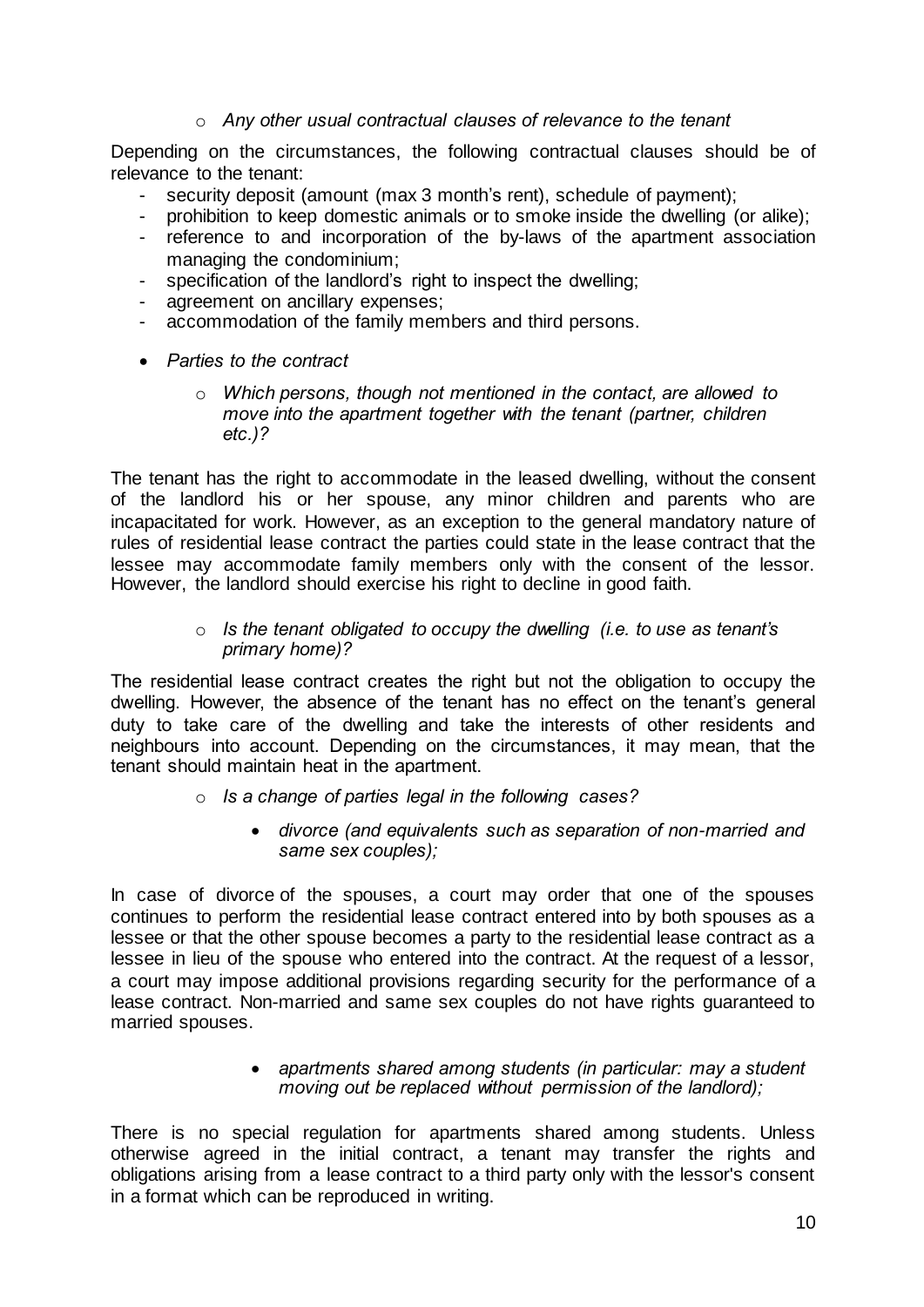Student lease contracts in campus (as being aimed at temporary accommodation) are not subject to regulation of residential lease contracts. For details, see e.g. <http://campus.ee/?lang=en> .

# *death of tenant;*

To start with, the parties are free to agree that upon the death of a party a lease contract comes to an end. Assuming that there is no such provision, first the spouse who lived in the dwelling together with the deceased lessee has the right to take the place of the lessee in the lease contract. If the lessee did not have a spouse who has the right or who wishes to take the place of the lessee in the lease contract, other family members (i.e. partner, children, parents) who lived in the dwelling together with the lessee have the right to take the place of the lessee in the lease contract pursuant to an agreement between them. In order to exercise this right, a spouse or other family member should submit a corresponding notice to the lessor within one month as of the death of the main tenant.

In case a residential lease contract was entered into jointly by the lessees, after the death of one lessee, the lease contract is valid and binding with regard to the other lessee. The surviving lessee may cancel the lease contract within three months as of the death of the other lessee by giving at least three months' notice. In case the tenancy is not continued with one of these persons, it has to be continued with the heir, who may then terminate contract under similar terms.

The persons with whom the tenancy is continued are liable together with the heir as joint and several debtors for obligations incurred up to the death of the tenant.

# *bankruptcy of the landlord.*

If the dwelling actually occupied by the tenant is sold through a compulsory execution or in bankruptcy proceedings, the contractual rights of the former landlord will be transferred to the new owner. The new landlord may then terminate such contract within three months, but only if the acquirer urgently needs the leased premises. If the new landlord excercises the right to terminate the fixed-term contract before expiry of the term, the previous owner shall be liable for any damage caused by termination of the contract to the tenant. However, the position of the tenant can be strengthened by the registration of the lease contract in the land register. A notation entered in the land register ensures that a new owner does not have any special right to terminate the lease contract. In principle, every tenant has the right to demand that a notation regarding the lease contract be made in the land register.

#### o *Subletting: Under what conditions is subletting allowed? How can an abuse of subletting (when the tenant is offered not an ordinary lease contract but only a sublease contract) be counteracted?*

Subletting (i.e. tenant's transfer of the use of a thing fully or partially to a third party) is allowed subject to consent of the landlord. The latter may refuse to grant consent for the sublease of the thing only if the lessor has a good reason, especially if:

- 1) the lessee does not disclose the conditions of the sublease to the lessor,
- 2) the sublease would cause significant loss to the lessor,
- 3) the sublease would be unreasonably burdensome on the leased premises, or
- 4) the lessor has good reason therefor arising from the identity of the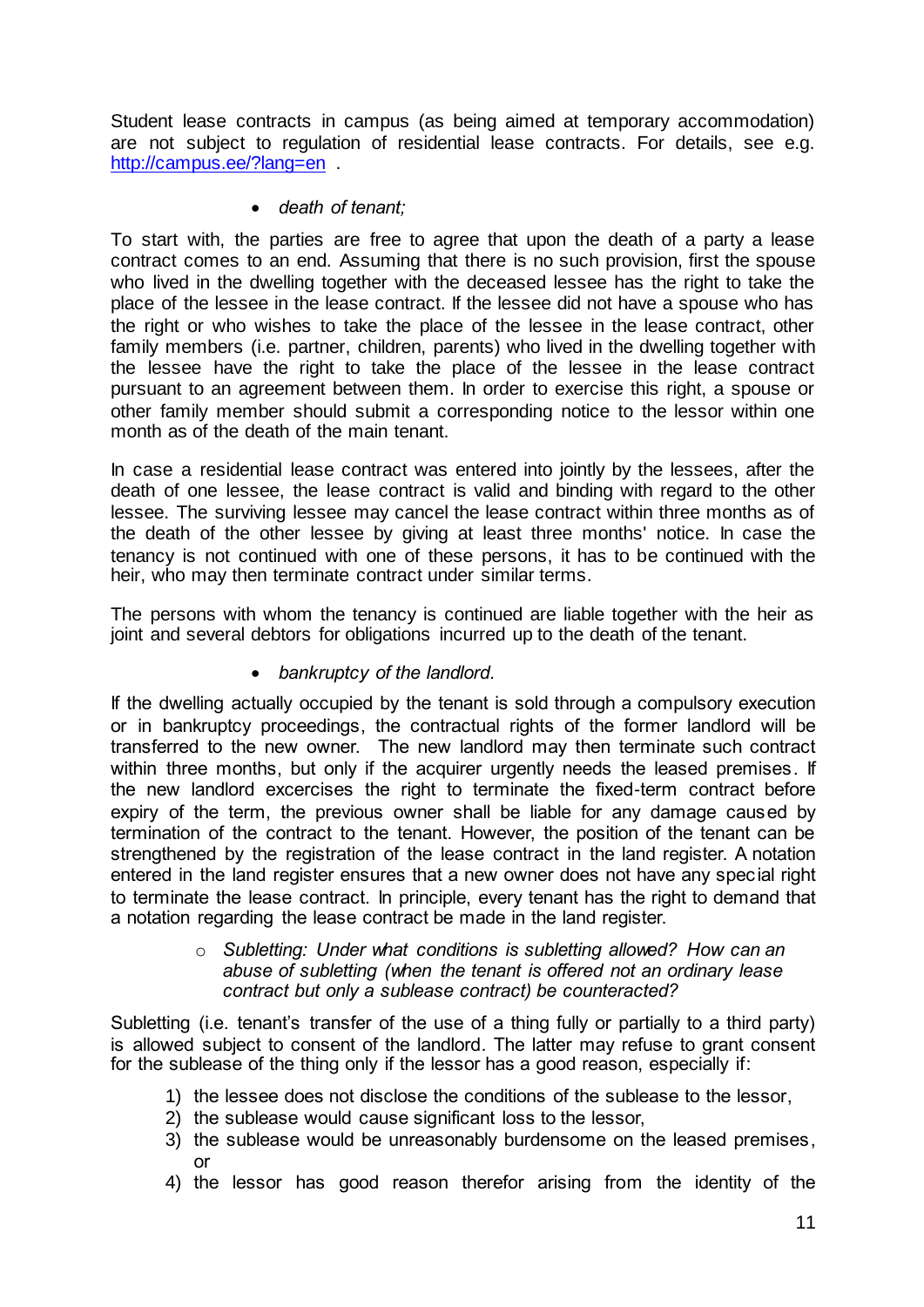#### sublessee.

If the sublease is expected to be made with reasonable increase in the rent, the consent may be subject to the condition that the lessee agrees to the increase in the rent. If a lalndlord refuses to grant consent for the sublease without good reason, the lessee may cancel the contract in accordance with the terms provided for ordinary termination of lease contract for indefinite term (i.e. by giving at least three months' notice) but he has no other recourse.

Subletting without the consent of the lessor may give ground for extraordinary termination of the lease contract by the lessor only if, as a result, the lessor or neighbors are so affected that the lessor cannot be expected to continue the lease contract.

#### o *Does the contract bind the new owner in the case of sale of the premises?*

The sale of the dwelling does not change the position of the tenant who already has acquired possession over the dwelling. Upon sale of the premises, the rights and obligations of the lessor arising from the lease contract are transferred to the new owner. For three years the previous landlord remains responsible as a surety.

However, the new owner may terminate the contract within three months if he urgently needs the dwelling himself. If the new landlord excercises this special right to terminate the fixed-term contract before expiry of the term, the previous owner shall be liable for any damage caused by termination of the contract to the tenant. In principle, every tenant has the right to demand that a notation regarding the lease contract be made in the land register with the effect that the a new owner does not have any special right to terminate the lease contract upon acquisition.

- *Costs and Utility Charges*
	- o *What is the relevant legal regulation of utilities (i.e. the supply of water, heating and electricity)? Must the landlord or the tenant conclude the contracts for provision of utilities?*

Access to the basic utilities necessary to use the premises for permanent habitation should be guaranteed by the landlord. Whether the landlord or the tenant must conclude the contracts for supply of water, heating and electricity depends on the contractual agreement as well as on the respective supply system, since there is no legal regulation. Usually agreements with third party providers of electricity, water, gas or heating are concluded by the owner of the dwelling. In most cases easily accessible additional services which are not directly related to the use of the dwelling, such as cable TV, internet, wireline telephone etc could be arranged in the name of the tenant.

# o *Which utilities may be charged from the tenant by the landlord? What is the standard practice?*

The tenant should bear accessory expenses (i.e. charges for the services and acts of a lessor or a third party which are related to the use of a thing) only if explicitly agreed. Also, all taxes (e.g. land tax) and duties related to a thing shall be borne by the lessor unless agreed otherwise. In practice, all accessory expenses are usually agreed to be borne by the tenant in addition to (net) rent. Land tax and other possible duties usually remain the responsibility of the landlord.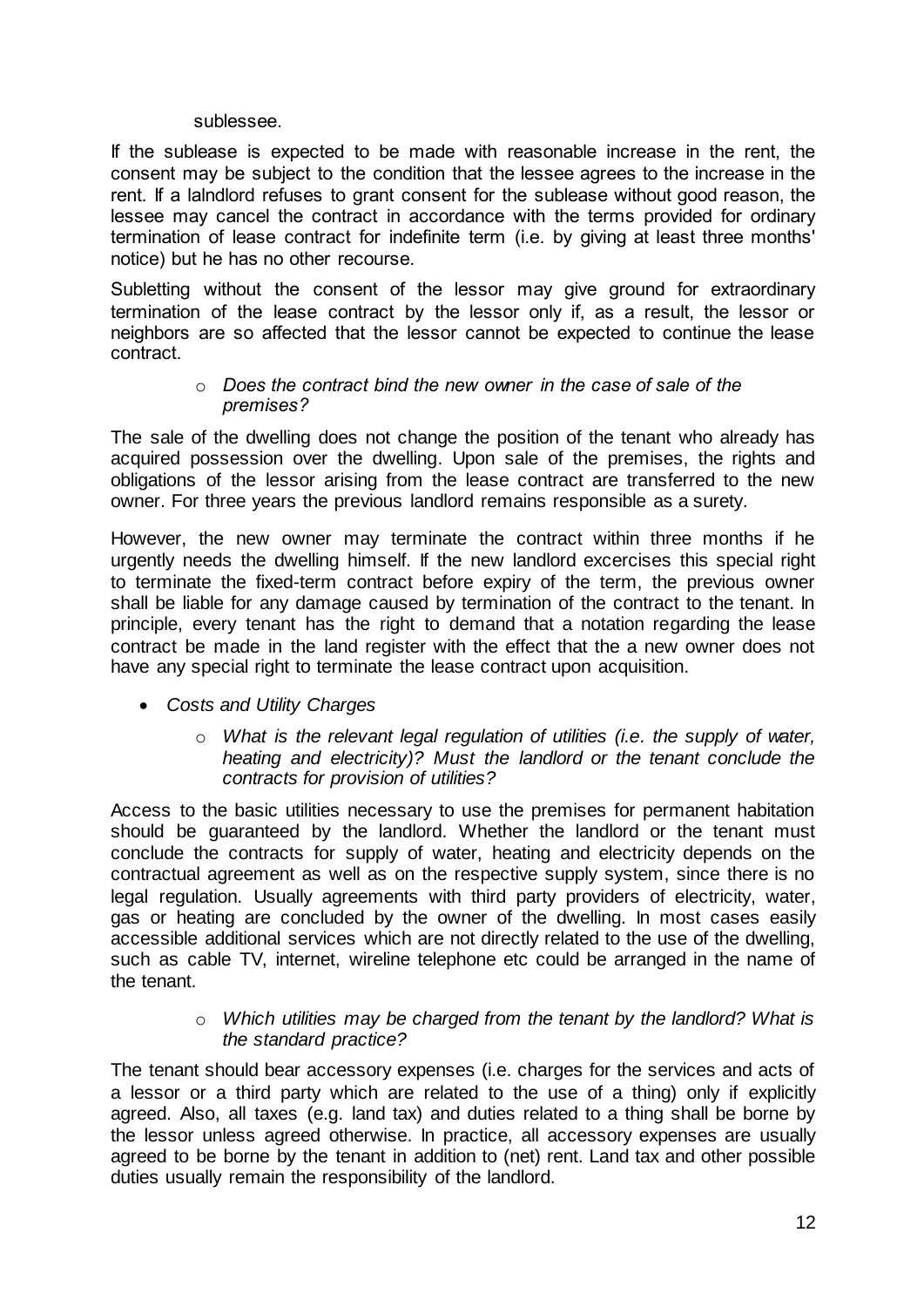#### o *Is the tenant responsible for taxes levied by local municipalities for the provision of public services (e.g. for waste collection or road repair)?*

In practice, there are currently no other taxes than land tax related to the immovable. Waste collection is organized by the municipality, but paid according to individual contracts between the landowners and the service providers. As a charge for the services of a third party which are related to the use of a dwelling this may be agreed to born by the tenant, see previous answer.

#### o *Is it lawful to shift condominium costs, and if yes, which ones, onto the tenant (e.g. housekeeping costs)?*

In principle, the tenant should bear the costs of light cleaning or maintenance which is in any case necessary for the ordinary preservation of the thing and could bear (subject to agreement) costs for the services of a third party which are related to the use of a thing. Condominium costs, such as housekeeping, disinfestations etc fall under the latter category and may be shifted onto the tenant.

As repair of the dwelling is responsibility of the landlord, respective expenses could not be shifted onto the tenant (e.g. payments to the renovation fund operated by the apartment association).

*Deposits and additional guarantees*

# o *What is the usual and lawful amount of a deposit?*

The parties may agree on a security deposit in the amount of up to three months' rent. In practice, deposit in the amount of 1-2 month is usually demanded. The lessee has a right to pay the deposit within the first three months in equal instalments. The first instalment shall be paid upon entry into the lease contract.

# o *How does the landlord have to manage the deposit (e.g. special account; interests owed to the tenant)?*

The deposit shall be kept by the lessor in an account in a credit institution separately from the assets of the lessor and at least at the local average interest rate. The interest belongs to the lessee and increases the amount of the deposit.

# o *Are additional guarantees or a personal guarantor usual and lawful?*

According to Estonian tenancy law, the parties may not agree on terms less favourable to the tenant than those provided by law. The parties may agree on a security deposit in the amount of up to three months' rent or, as an alternative, other guarantees (pledge of immovables) or surety by some suitable person instead. In any case the limit of three months' rent must be observed.

# o *What kinds of expenses are covered by the guarantee/ the guarantor?*

The security deposit as well as any alternative security covers all claims arising from the contract but is not meant to be treated as an advance payment. It follows that the tenant is not entitled to stop paying the rent before the term of the contract merely by referring to the security deposit.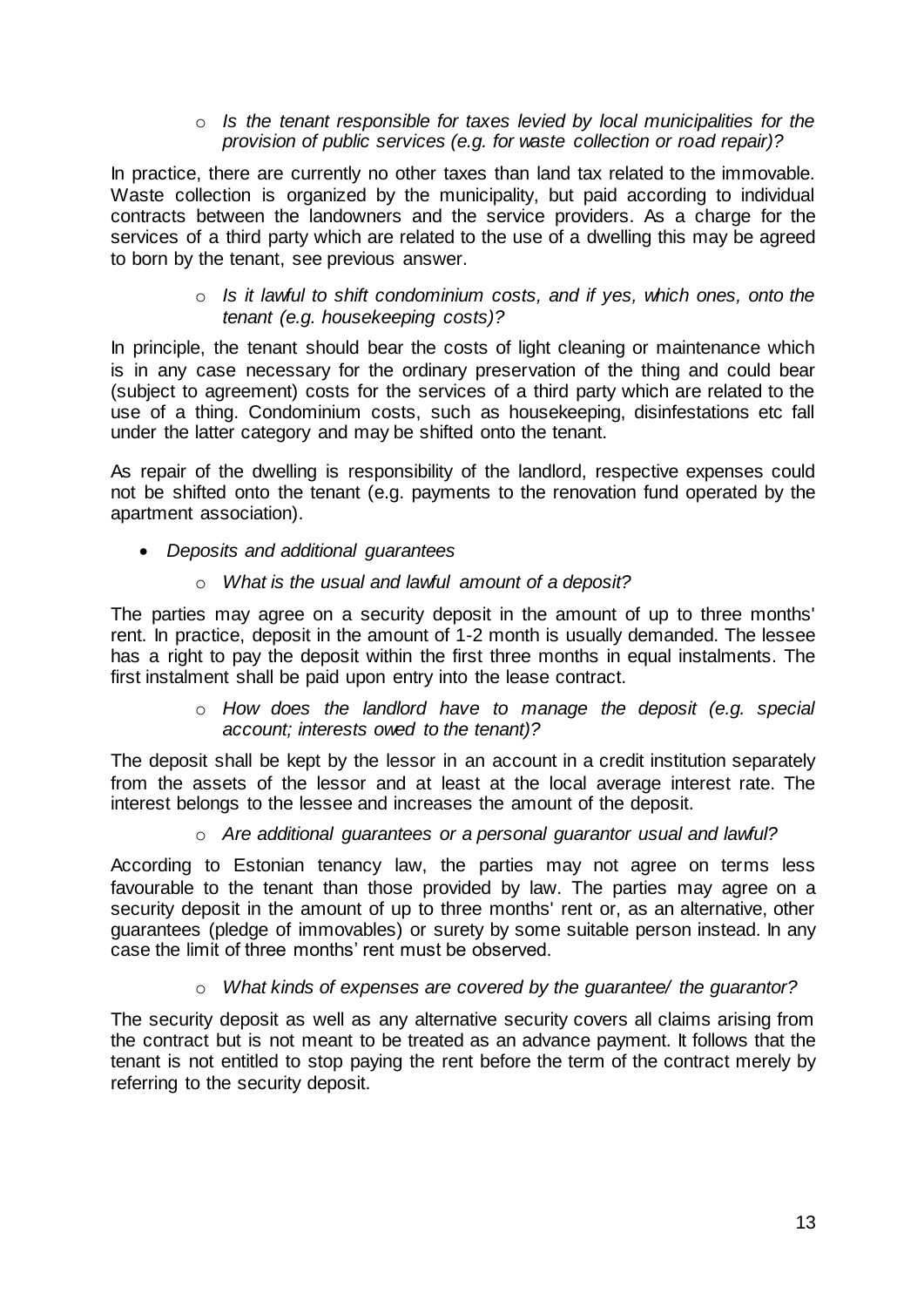# <span id="page-13-0"></span>**3. During the Tenancy**

# <span id="page-13-1"></span>**3.1. Tenant's Rights**

- *Defects and disturbances* 
	- o *Which defects and disturbances are legally relevant (e.g. mould and humidity in the dwelling; exposition to noise e.g. from a building site in front of the dwelling; noisy neighbours; occupation by third parties)?*

In general terms, a landlord should ensure that the dwelling is maintained in suitable condition for contractual use during the validity of the contract. In case of any substantial material (mould and humidity in the dwelling; noise form a building site, if exceeds the limits of reasonableness) or legal defect (e.g. third-party right) that deprives the tenant of the use of the dwelling the tenant has a right for remedy, see next question.

However, if, upon delivery of the possession, the tenant knows or ought to know that the thing does not conform to the contract but accepts the thing irrespective thereof, he or she loses the right to withdraw from the contract and may exercise any other remedy only if the lessee reserves this right upon accepting the thing. Exceptionally, in any case, the tenant may terminate the contract extraordinally if the dwelling is in such a condition that the use thereof may involve significant hazard to human health.

As to the noisy neighbours, violation of the public order (disputes during the night time in the dwelling next door) and general noise caused by children next door should be treated differently, the latter could not in principle be classified as defect of the dwelling.

> o *What are the tenant's remedies against the landlord and/or third parties in such situations (e.g. unilateral rent reduction vs. rent reduction to be allowed by court; damages; "right to cure" = the landlord's right to repair the defect; the tenant first repairs the defect and then claims the costs from the landlord)*

First it should be noted that if, upon acquisition of the possession of the dwelling, the tenant knows or ought to know that the thing does not conform to the contract but accepts the thing irrespective thereof, remedies are available only if the tenant reserves the respective right upon accepting the dwelling as it is.

Secondly, the tenant has a duty to notify the landlord of the defect or obstacle promptly after it becomes evident. Landlord could claim compensation for loss caused by the failure to comply with this duty by the tenant. Furthermore, if a landlord cannot remove the defect or an obstacle to use of the thing for the reason that the tenant has violated an obligation to notify, the latter may not exercise any remedies without granting the landlord a reasonable term to cure the defect and re-enable use of the leased thing.

Thirdly, the tenant may use remedies only in case there is a defect for which he is not responsible and which he need not remove at his own expense (minor defects).

Fourthly, parties may have agreed on preclusion or limitations of the rights of a lessee in connection with the non-conformity of a leased thing. However, such an agreement is void if the landlord knows or ought to know, upon entry into the contract, that the thing does not conform to the contract and fails to notify the lessee thereof.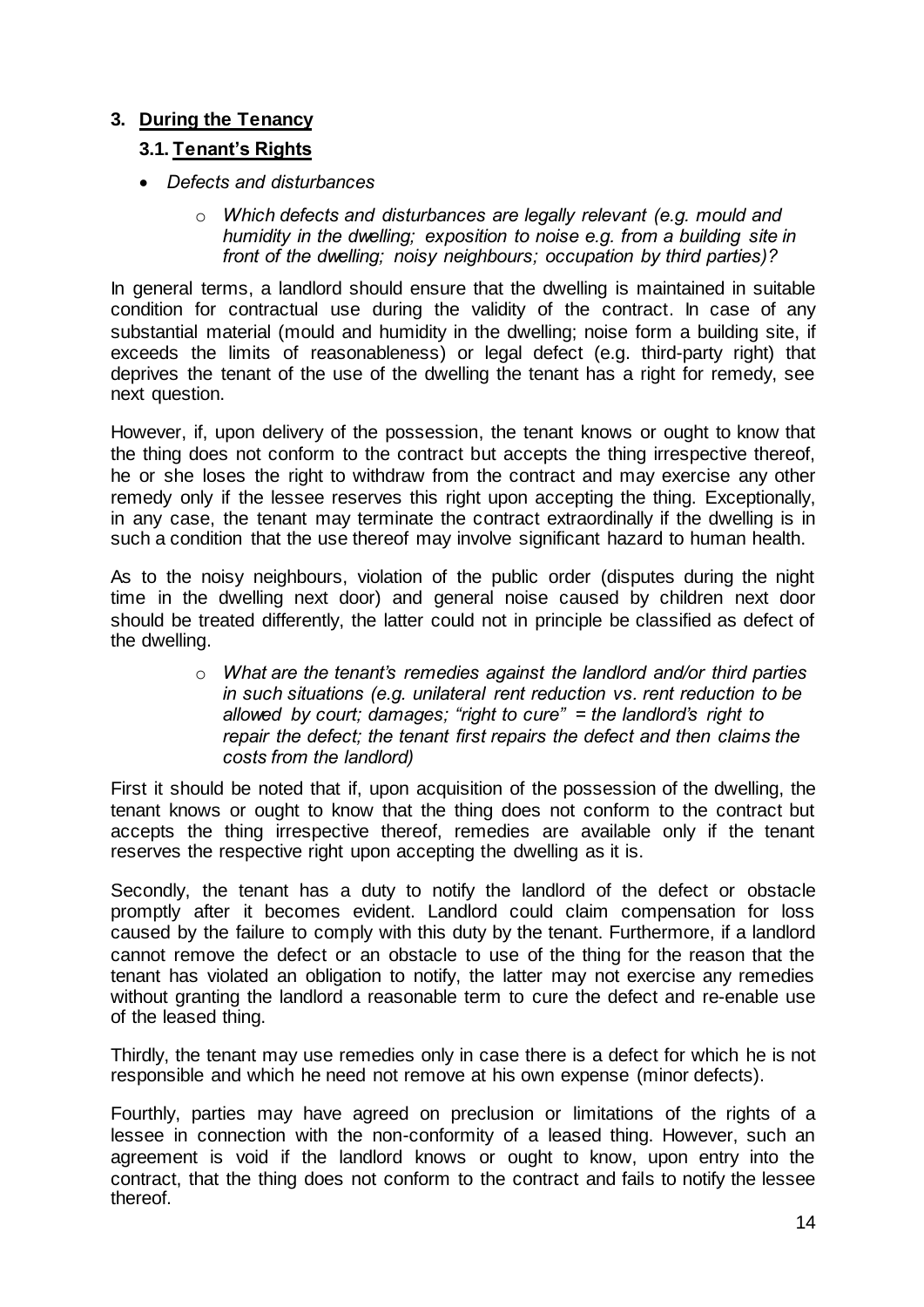Provided these requirements are met, the tenant may, apart from demanding that the landlord remove the defect or obstacle (see next *Repairs of the dwelling)* or take over a legal dispute with a third party, reduce rent, demand compensation for the damage or deposit rent due.

Tenant need not pay rent or bear accessory expenses during any period when the dwelling was not habitable due to a defect or obstacle. If the possibility of using the thing for its intended purpose has only diminished, tenant may reduce the rent to an extent corresponding to the defect for the respective period. E.g. if the tenant is able to use the dwelling for half of the rent period, he is entitled to reduce rent by 50%. Rent reduction is exercised by sending corresponding unilateral notice to the landlord.

In addition, tenant may together with or in lieu of performance, i.e. request to remove the defect or obstacle, claim compensation for damage. In the latter case, compensation for damage is due only upon expiry of the additional term provided to landlord to remove the defect or obstacle. Claim for damages is excluded in case the landlord proves that the defect or obstacle was caused by *force majeure*.

Instead of demanding damages and reimbursement of expenses, the tenant may setoff these claims against the landlord's claim for rent. Alternatively, he may also exercise a right of retention in relation to such a claim. In both cases, the tenant has to notify the landlord of his intention at least one month prior to the due date of the rent in a format which can be reproduced in writing (e.g. e-mail).

Alternatively, the tenant may deposit the rent by notaries office after having given notice to the landlord to remove defects by a certain deadline in a format which can be reproduced in writing and warned the landlord that, if the defects or obstacles are not removed, the lessee will deposit the rent which falls due after expiry of the term. If tenant does not file a claim against the lessor with a lease committee or court within thirty days as of the time when the first rent deposited becomes collectable, the landlord then may demand payment of the deposited amount

- *Repairs of the dwelling*
	- o *Which kinds of repairs is the landlord obliged to carry out?*

In general, a landlord is required to ensure that the dwelling is maintained at the agreed upon condition during the term of the contract. Tenant may demand that the landlord remove the defect or obstacle, unless

- 1) it is a defect for which the lessee is responsible and which the lessee must remove at his own expense,
- 2) it is a minor defect (i.e. can be removed by light cleaning or maintenance which is in any case necessary for the ordinary preservation of the thing) which should be carried out by tenant himself.
	- o *Does a tenant have the right to make repairs at his own expense and then deduct the repair costs from the rent payment?*

If the landlord has delayed in effecting the removal of the defect of obstacle, i.e. does not remove such defect or obstacle within reasonable period of time after the lessor knew or could reasonably be expected to have known about the defect or other circumstances, the tenant has the right to remove the defect or obstacle and claim payment of the expenses incurred. In case the defect or obstacle restricts the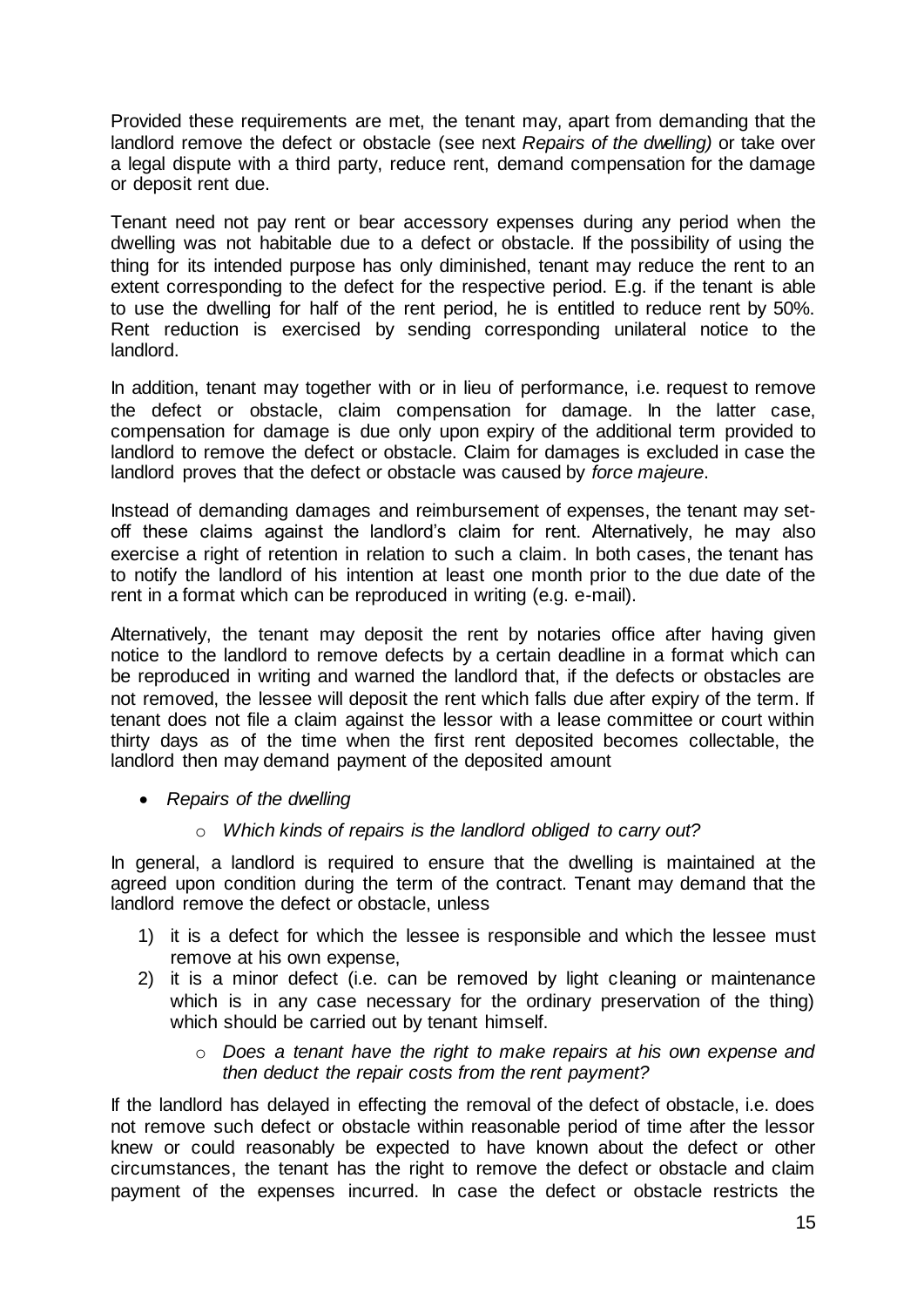possibility of using the thing for the intended purpose only to an insignificant extent, tenant may remove the defect or obstacle and claim expenses even without prior notification to the landlord.

Tenant may set off a claim for reimbursement of the necessary expenses incurred by notifying the landlord of this intention at least one month prior to the due date for payment of the rent and in a format which can be reproduced in writing.

- *Alterations of the dwelling*
	- o *Is the tenant allowed to make other changes to the dwelling?*
		- *In particular, adaptations for disability (e.g. building an elevator, ensuring access for wheelchairs etc.)*
		- *Affixing antennas and dishes*
		- *Repainting and drilling the walls (to hang pictures etc.)*

In principle, tenant's right to make improvements and alterations to the dwelling is strictly subject to the landlord's consent in a format which can be reproduced in writing (e.g. e-mail). As there are no specific court cases covering the practice, the landlord's obligation to give consent should be assessed on a case by case basis. Principally, the landlord shall not refuse to grant consent if the improvements and alterations are necessary in order to use the dwelling for its intended purpose or manage it reasonably. If necessary, consent should be claimed in court. If improvements and alterations were made by the tenant without the prior consent of the landlord, the latter has a right to demand that the original condition be restored or to give notice of extraordinary termination.

From the other hand, if the landlord consents to improvements and alterations, he loses the right to demand that the original condition be restored (and respective expenses borne by tenant), unless he reserves such right in the giving of consent. Furthermore, if, upon expiry of a lease contract, it becomes evident that the value of the thing has increased considerably (i.e. dwelling can be leased for a higher rent or sold for higher price) due to the improvements or alterations made with the consent of the lessor, the tenant may demand reasonable compensation therefor. The limitation period of such claim is six months as of the return of the thing.

- *Uses of the dwelling*
	- o *Are the following uses allowed or forbidden?*
		- *keeping domestic animals*
		- *producing smells*
		- *receiving guests over night*
		- *fixing pamphlets outside*
		- *small commercial activity*

As there are no specific court cases, uses of dwelling should be evaluated in the light of general obligation of the tenant to use premises with prudence and according to the intended purpose, and more particulary, to take the interests of other residents and neighbours into account. In an apartment building, the tenant should respect bylaws of the apartment association.

Thus, in general, as far as keeping domestic animals, producing smells, receiving guests over night, fixing pamphlets outside, engaging in limited commercial activity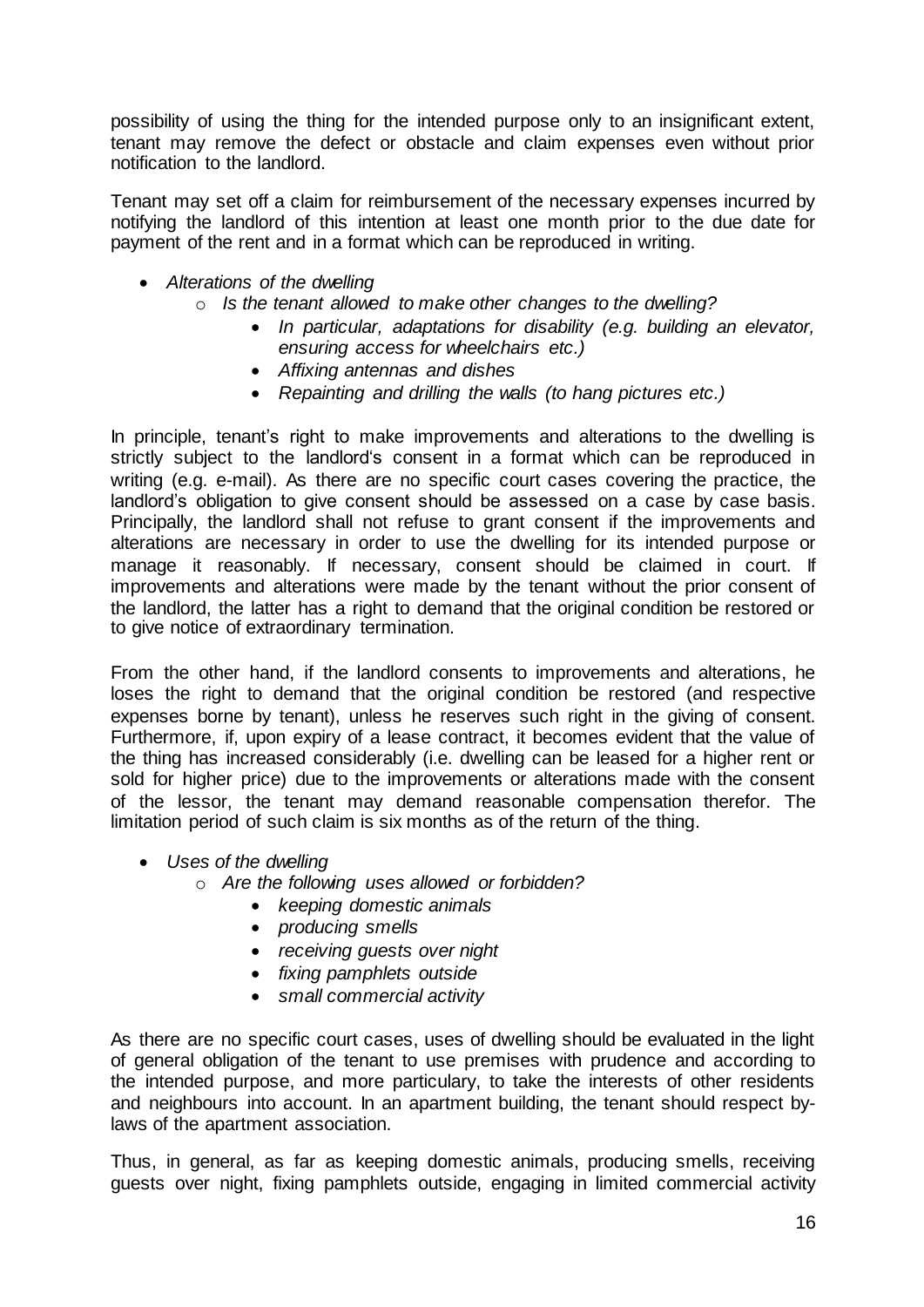does not lead to breach of such duties, they should be tolerated. Moreover, in principle, the tenant has a right to receive quests over night as far as this activity does not lead to long-term accommodation of persons other than family members, an unauthorized sublease or transfer of the lease contract to third parties.

However, breach of obligation to use premises with prudence and according to the intended purpose, and to take the interests of other residents and neighbours into account may lead to extraordinary termination of the lease contract in following occasions:

- 1) The tenant (or subtenant) violates those obligations despite any prior warning given by the lessor;
- 2) The tenant (or subtenant) violates those obligations materially or intentionally;
- 3) The tenant grants the use of the thing to a third party without authorisation therefor and if, as a result, the landlord or neighbours are so affected that the lessor cannot be expected to continue the lease contract.

# <span id="page-16-0"></span>**3.2. Landlord's Rights**

 *Is there any form of rent control (restrictions of the rent a landlord may charge)?*

In private rental market, there is no general control of initially agreed amount of rent unless the transaction may rendered as being contrary to good morals or public order and as such being void. However, there is certain level of control over rent increase, see next.

- *Rent and the implementation of rent increases*
	- o *When is a rent increase legal? In particular:*
		- *Are there restrictions on how many times the rent may be increased in a certain period?*

In the case of a open-ended lease contract, it is presumed that the landlord may unilaterally raise the rent after each six months following entry into the contract. Parties may agree on a longer interval but not a shorter.

Periodical increase in the rent of a dwelling may be validly agreed under following conditions:

- 1) the lease contract is entered into for at least a three year term,
- 2) the rent increases not more than once a year and
- 3) the extent of the increase in the rent or the basis for calculation thereof are precisely determined (i.e. stepped, indexed).
	- *Is there a possible cap or ceiling (fixed by statute or jurisprudence) which determines the maximum rent that may be charged lawfully?*

There is no cap or ceiling fixed by statute. The tenant has the right to contest excessive rent, see next.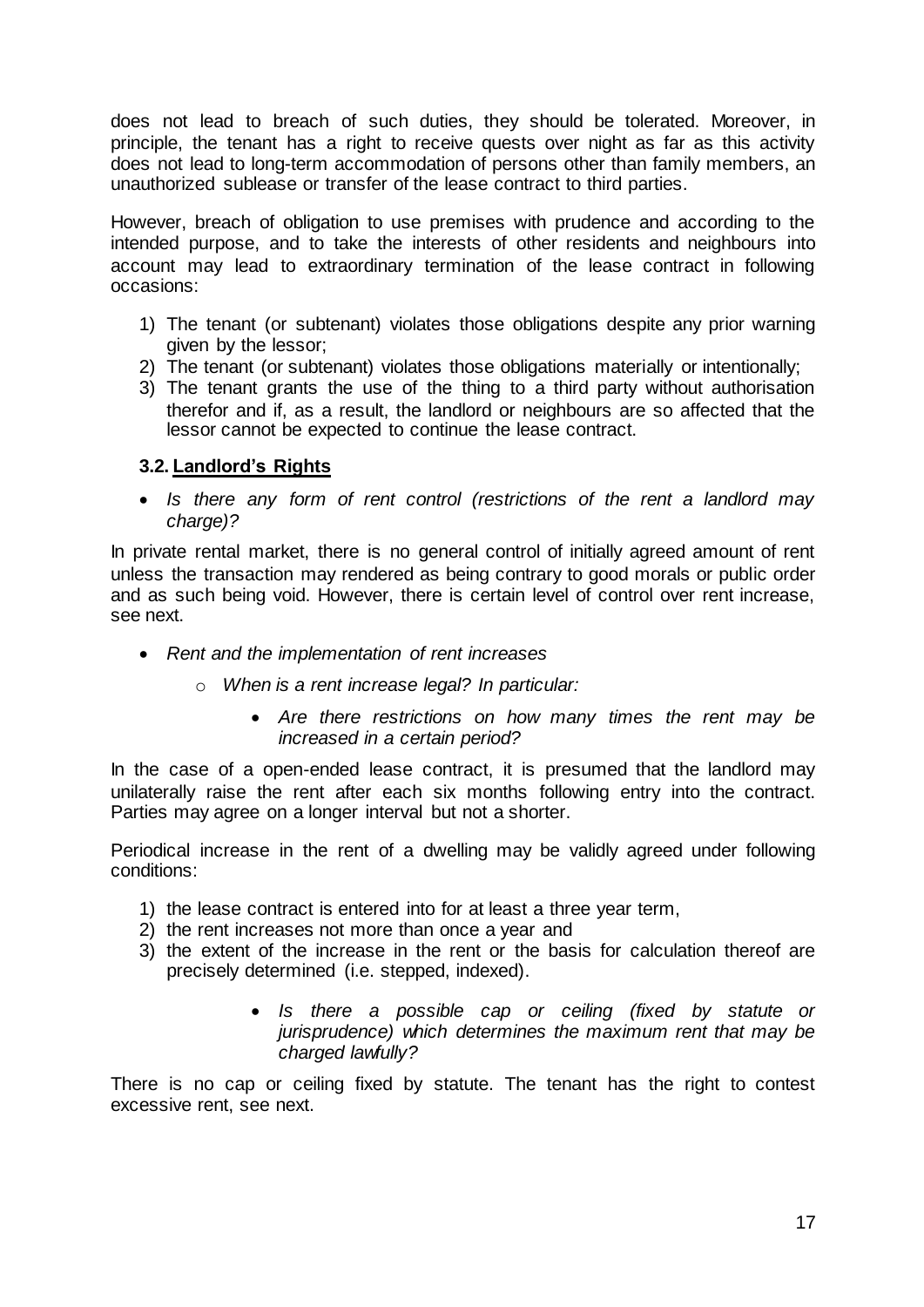# o *What is the procedure to be followed for rent increases? To what extent can the tenant object to a rent increase?*

In case of open-ended lease contracts, the landlord should notify the tenant of an increase in the rent in a form which can be reproduced in writing not later than thirty days before the increase in the rent. The notice shall clearly set out the following:

- 1) the extent of the increase in the rent and the new amount of rent;
- 2) the date as of which the rent is increased;
- 3) the reasons for increasing the rent and a calculation of the new rent;
- 4) the procedure for contesting the increase in the rent.

Increase in the rent, made without the notice in accordance with the law is void. An increase in the rent is also void if landlord adds a warning that he will terminate the contract if the increase in the rent is contested.

Provided that the landlord has delivered formally valid notice of an increase in rent, the tenant may contest an *excessive increase* in the amount of the rent for a dwelling within thirty days of receiving notice threof. A lessee may also contest an amount of rent during the period of validity of contract (after the landlord has declined tenants request for reduction of the rent) and claim a reduction of the rent as of the filing of a claim with a lease committee or court (Art. 302 of the LOA) if a lessor receives *excessive benefit* due to significant changes in the bases for calculation of the rent, particularly a decrease in expenses.

The rent for a dwelling is considered as *excessive* only if an unreasonable benefit is received from the lease of the dwelling, except in the case of a luxury apartment or house. However, if the amount of the rent for a dwelling does not exceed the usual rent for a dwelling in a similar location and condition, it cannot be considered as excessive. Furthermore, an increase in the rent is not excessive if it is based on an increase in the expenses incurred in relation to the dwelling (e.g. cost of utilities, if borne by the landlord) or an increase in the obligations of the lessor or if the increase in the rent is necessary in order to make reasonable improvements or alterations, such that the room or building is in the usual condition for such rooms and buildings.

It should be noted that the lessee has no remedy if the parties have already initially agreed excessive rent and the rent only increases in a small amount.

*Entering the premises and related issues*

# o *Under what conditions may the landlord enter the premises?*

After tenant has occupied the dwelling as his home, the landlord has limited right to enter the premises. However, tenant should allow the landlord to examine the premises if this is necessary to preserve the dwelling or to transfer or lease it to another person. Landlord should inform the tenant of the intended inspection beforehand.

#### o *Is the landlord allowed to keep a set of keys to the rented apartment?*

There is no special rule to anwer that question. Considering the landlors's right to inspect the property and respective obligation to repair any defect (in some cases urgently), as far as the landlord does not abuse his or her right (violating the tenant's basic right for privacy and protection of home), holding a set of keys is not usually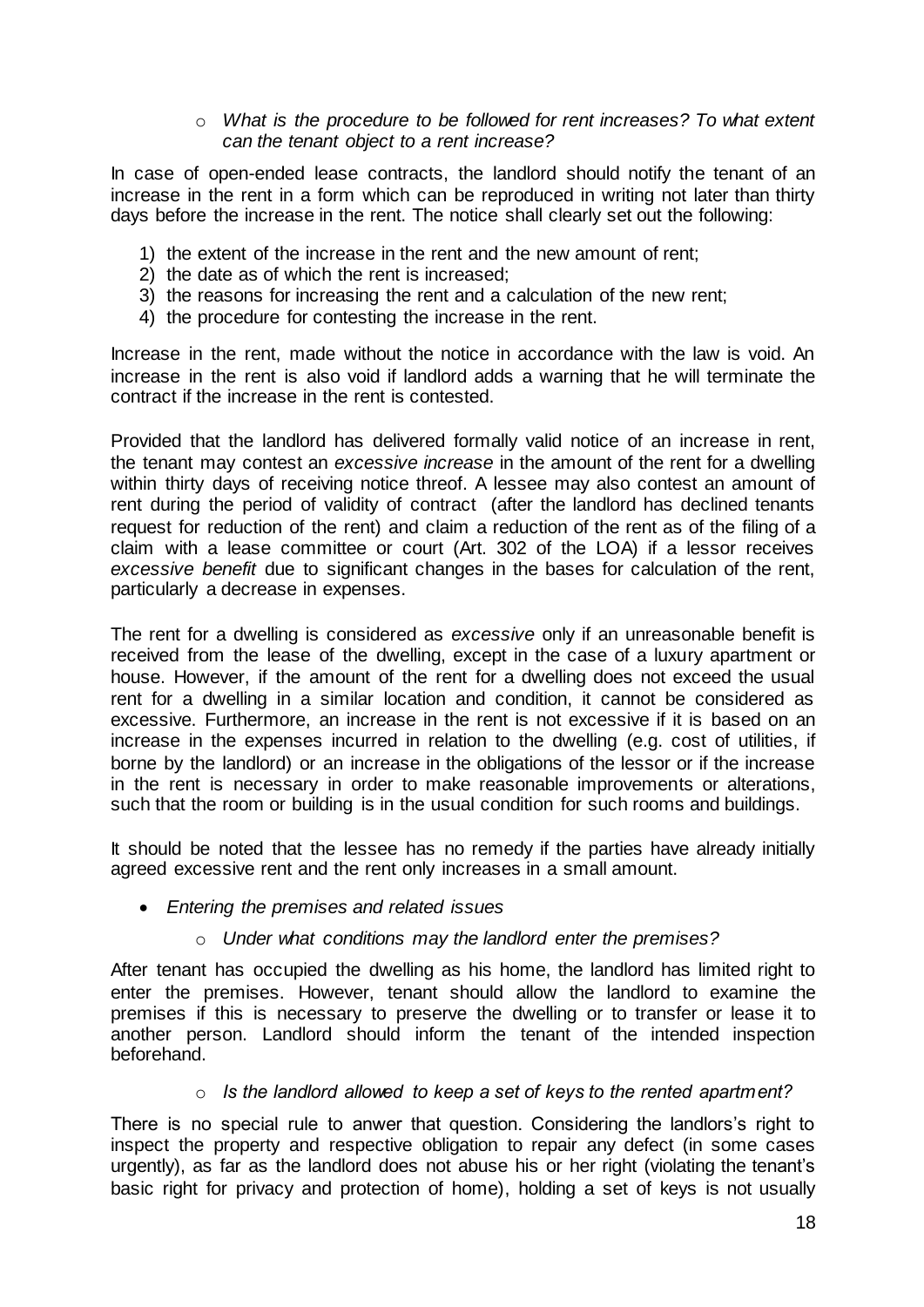contested by tenants.

o *Can the landlord legally lock a tenant out of the rented premises, e.g. for not paying rent?*

Landlord can not lock a tenant out of the rented premises by use of self-help even if tenant is not paying the rent. Landlord should first obtain a lawful enforcement instrument, i.e. court judgment or decision of lease committee that has entered into force.

#### o *Can the landlord legally take or seize a tenant's personal property in the rented dwelling, in particular in the case of rent arrears?*

Claims for the rent of the current year and the previous year and claims for compensation are secured by a lien on the tenant's movables which are part of furnishings or are used together with the room in leased premises. The right of security does not extend to things which cannot be the object of a claim (personal belongings of the tenant or his household members, basic stock of food etc). If a tenant wants to move out or to remove things from the premises, the landlord may withhold things to the extent necessary in order to secure the claims of the lessor. The lessor may use self-help in order to exercise the right of security.

# <span id="page-18-0"></span>**4. Ending the Tenancy**

# <span id="page-18-1"></span>**4.1. Termination by the Tenant**

 *Open ended contract (if existing): under what conditions and in what form may the tenant terminate the tenancy?*

Tenant may terminate an open-ended lease contract by giving at least three months' notice (*ordinary termination*). Tenant does not have to justifiy the termination in any way. The parties are free to agree on a shorter (but not longer) notice period for a termination on part of the tenant.

Advance notice of *extraordinary termination* is not required. For the grounds of extraordinary termination, see next.

 *Under what circumstances may a tenant terminate a tenancy before the end of the rental term (e.g. unbearable neighbours; bad state of dwelling; moving for professional reasons)?*

A lease agreement (either of specified or unspecified term) may be extraordinarily terminated, only with good (compelling) reason. A reason is good if, upon occurrence thereof, a party seeking termination cannot, given all the circumstances and considering the interests of both parties, be expected to continue performing the contract. Anyhow, the reason is "compelling" only if it is unexpected to the parties.

Certain specific grounds for extraordinary termination by the tenant are foreseen by the law:

First, compelling reason for extraordinary termination may foremost relate to the fundamental non-performance by the landlord, basically if the tenant cannot use the premises for a reason dependent on the landlord, having granted the lessor a reasonable term to render the dwelling usable. However, if the usage of the dwelling is restricted only to an insignificant extent, the tenant may terminate the contract for that reason if there is a particular reason for cancellation of the contract.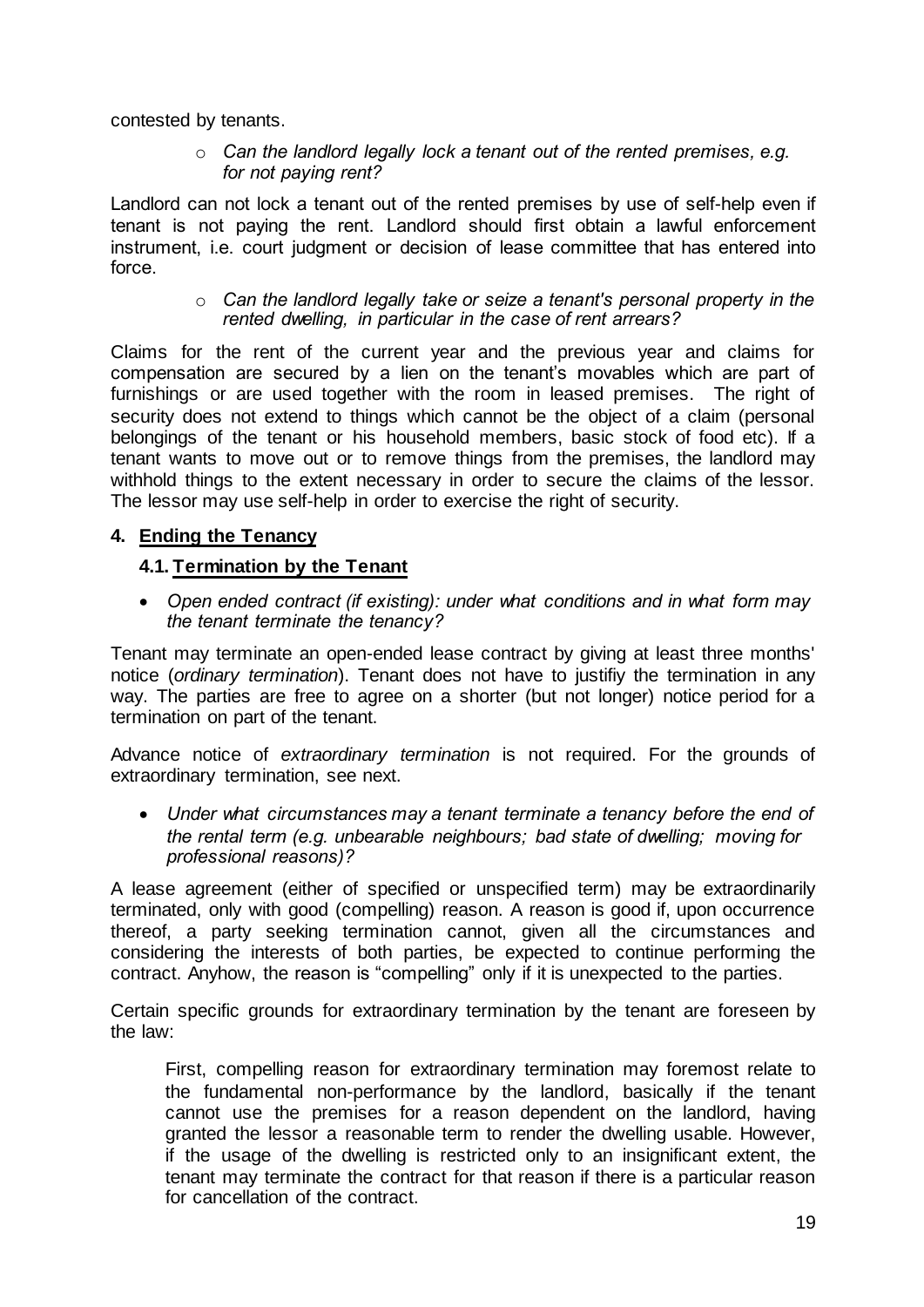Second, legal grounds for extraordinary termination of lease contract due to some health hazard related to the dwelling.

In those cases the tenant may terminate without responsibility for any damage to the landlord.

Additionally, a compelling reason for terminating the contract may be attributable to the tenant himself. But also in those cases, the interests of the both parties should be considered. Thus, if the tenant needs larger dwelling or has to move due to personal or professional reasons, those reasons may well be valid for terminating the contract of lease, but subject to compensation of damages caused to the landlord.

Advance notice of extraordinary termination is (generally) not required. Termination is exercised by unilateral declaration of termination which is submitted in a format which can be reproduced in writing. For valid declaration of a married tenant the consent of his or her spouse who is also living in the leased dwelling is necessary, in a format which can be reproduced in writing.

 *May the tenant leave before the end of the rental term if he or she finds a suitable replacement tenant?*

If the tenant has a compelling (personal reason) for extraordinary termination, but is under obligation to compensate, landlord has the duty to mitigate damages. Thus, rejection of the proposed replacement tenant may constitute infringement of such duty and may lead to loss of claim of damages that could have been reasonably mitigated.

Otherwise, the tenant may transfer of the rights and obligations arising from a lease contract to a third party only upon the landlord's respective consent.

# <span id="page-19-0"></span>**4.2. Termination by the Landlord**

- *Open ended contract (if existing): under what conditions and in what form may the landlord terminate the tenancy (= eviction) (e.g. the landlord needs the house for himself or wants to renovate and use it differently in the future)?*
	- o *Must the landlord resort to court?*

Open-ended lease contract may be terminated by ordinary termination, i.e. by giving at least three months' notice (unless the parties have agreed longer or shorter period of notice for the landlord). Upon ordinary termination, the landlord does not have to justify the termination in any way. Ordinary termination as well as extraordinary termination is exercised by unilateral notice.

Advance notice of *extraordinary termination* is not required. For the grounds of extraordinary termination, see next.

o *Are there any defences available for the tenant against an eviction?*

The tenant may contest the (otherwise valid) termination of the contract by the landlord before a lease committee (currently only in city of Tallinn) or court if the termination is contrary to the principle of good faith, or demand the extention of the contract, see next.

Additionally, on the basis of an application of a tenant, a court may suspend enforcement proceedings or extend or defer enforcement if continuation of the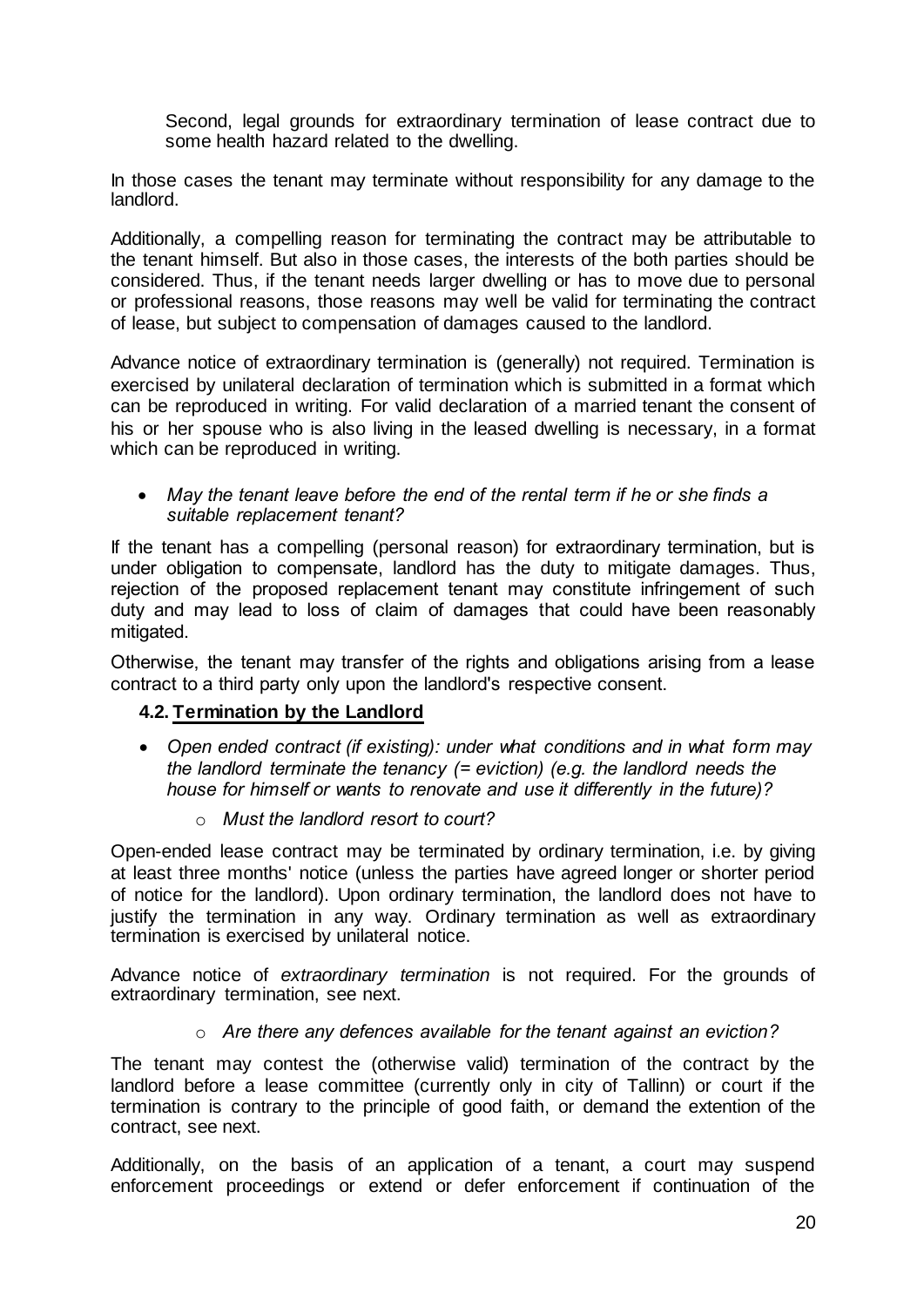eviction proceedings is unfair in respect of the tenant. In deciding whether to suspend, the interests of the landlord and as well as of the tenant (e.g. family and economic situation of the tenant) shall be taken into account.

- *Under what circumstances may the landlord terminate a tenancy before the end of the rental term?*
	- o *Are there any defences available for the tenant in that case?*

The general rule that a lease agreement (either of specified or unspecified term) may be *extraordinarily terminated*, only for good (compelling) reason applies also for the landlord. According to the specific provisons of the law, extraordinary termination by the landlord is foremost allowed if:

- 1) the tenant is using the dwelling for non-stipulated purposes (in general, landlord should give prior warning, unless the breach is substantial),
- 2) the payment of rent or accessory expenses was repeatedly substantially delayed (generally, the landlord should provide additional term for payment),
- 3) the dwelling is a health hazard or
- 4) the tenant is in the bankruptcy.

As to the defences available to the tenant, the first possibility is to contest the (otherwise valid) termination before a lease committee (currently only in city of Tallinn) or court if the termination is contrary to the principle of good faith. The extraordinary termination of a contract by the landlord is contrary to the principle of good faith if, above all, the lessor cancels the contract for one of the following reasons:

- 1) the tenant in good faith files a claim arising from the lease contract,
- 2) the landlord wishes to amend the lease contract to the detriment of the tenant and the latter does not consent thereto,
- 3) the landlord wishes to induce the tenant to purchase the leased dwelling, or
- 4) the marital status of the tenant changes, although this does not result in any significantly harmful consequences to the landlord.

Second, the tenant may demand that the landlord extend the lease contract for up to three years for a reason that termination of the contract would result in serious consequences for the tenant or his or her family. If the landlord does not consent to the extension of the contract, the lessee may demand extension of the lease contract before a lease committee or court. The tenant has this right even if the landlord has valid reasons for termination and the termination could not be rendered as being contrary to good faith. An application from the tenant for extension of the lease contract shall not be satisfied if extension of the lease contract is contrary to the legitimate interests of the landlord, in particular if the landlord has terminated the contract for the reason that the tenant commited fundamental breach (has arrears or materially violates the obligations regarding prudence and the duty to take into account the interests of others) or there is serious risk of breach (tenant is declared bankrupt).

 *What happens if the tenant does not leave after the regular end of the tenancy or does not hand in (all) the keys of the dwelling?*

If the tenant does not leave after after the expiry of the contract, the landlord may demand the rent agreed in the lease contract or rent which is usual in the case of a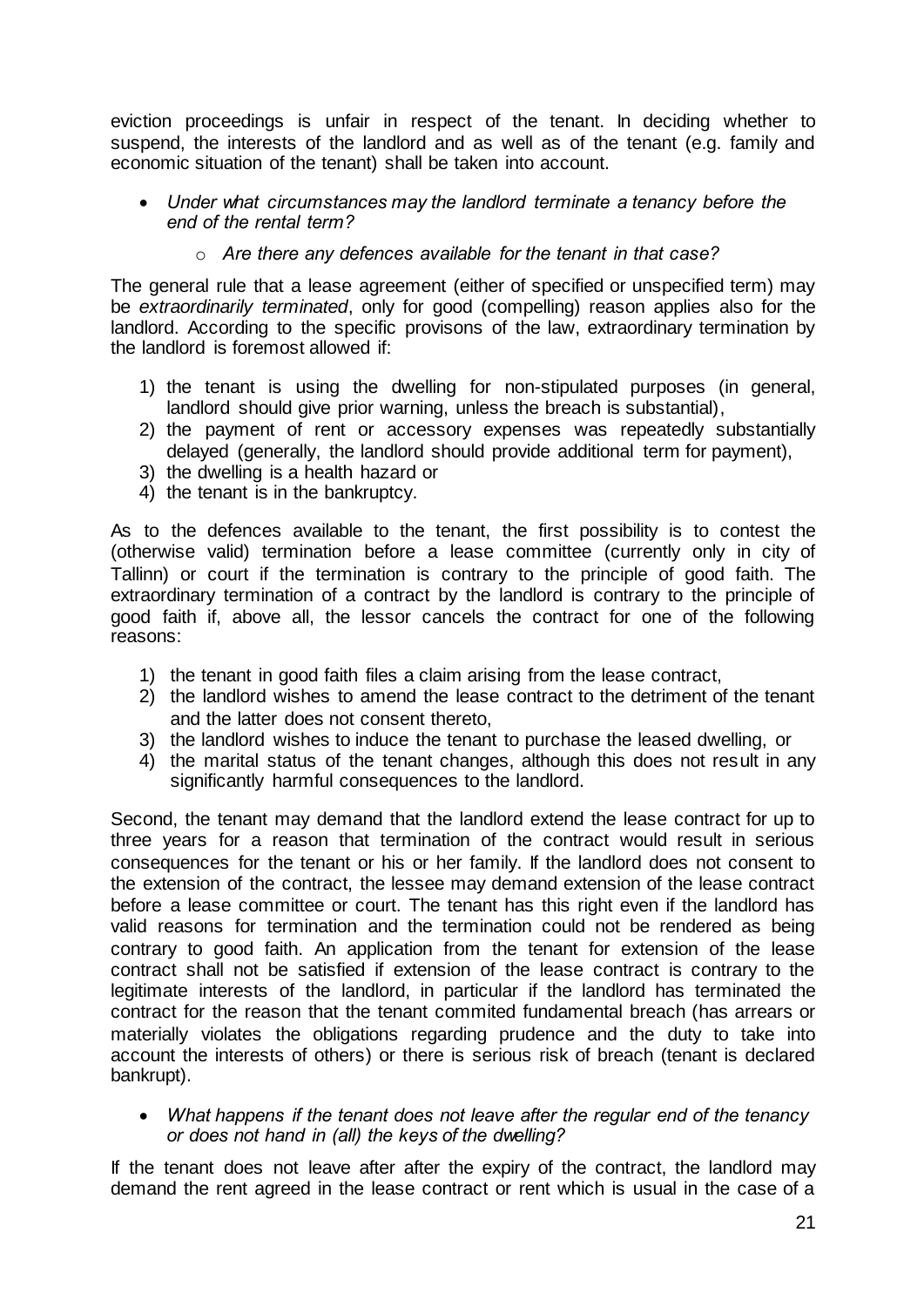similar dwelling space in a similar location as compensation for damage for the period of delay. Additionally, the landlord is entitled to demand compensation for damage caused to him by the delay in return of the dwelling in an amount which exceeds the amount of rent. Landlord's respective rights are precluded in case the tenant justifiably withholds leaving the dwelling in order to ensure payment for the expenses incurred thereby.

# <span id="page-21-0"></span>**4.3. Return of the Deposit**

 *Within what timeframe and under what conditions does the landlord have to return the tenant's security deposit?* 

Tenant may demand repayment of a deposit if the landlord does not inform him of any claim arising from the lease contract within two months after expiry of the contract.

- *What deductions can the landlord make from the security deposit?*
	- o *In the case of a furnished dwelling: may the landlord make a deduction for damages due to the ordinary use of furniture?*

Any due claim of the landlord arising from the lease contract may be set-off against the security deposit. Most commonly, the tenant may be liable for the destruction, loss of and damage to a leased thing which occurs when the thing is in the possession of the lessee unless the lessee proves that the destruction, loss or damage occurred under circumstances which were not caused by the lessee or the person to whom the lessee transferred use of the thing in compliance with the contract. The lessee shall not be liable for the natural wear and tear or deterioration of the dwelling or its furniture or changes which accompany the contractual use.

# <span id="page-21-1"></span>**4.4. Adjudication of Disputes**

- *In what forum are tenancy cases typically adjudicated?*
	- o *Are there specialised courts for adjudication of tenancy disputes?*

There are no specialized courts; disputes arising from lease contracts as civil matters are adjudicated before ordinary county courts. The Lease Committee (currently established only in city of Tallinn) is an independent institution, and serves as an alternative to court in case of disputes related to lease contracts with claims of less than 3200 euros.

#### o *Is an accelerated form of procedure used for the adjudication of tenancy cases?*

As by any other civil matter, the court may, in justified cases, involving an action where the dispute concerns not more than 2000 euros (together with the accessory obligations – 4000 euros) adjudicate the matter by way of simplified proceedings at the discretion of the court, taking account of only the general procedural requirements. Ruling of the county court in cases adjudicated by way of simplified proceedings is subject to appeal only if county court explicitly gave permission to appeal or in case of severe infringement of material or procedural law by the court of first instance and if this infrigment could influence the outcome.

More specificly, if the claim is directed only at the payment of rent or other sum of money due not exceeding 6400 euros may be adjudicated by the court based on a standard format petition by way of expedited procedure prescribed for matters of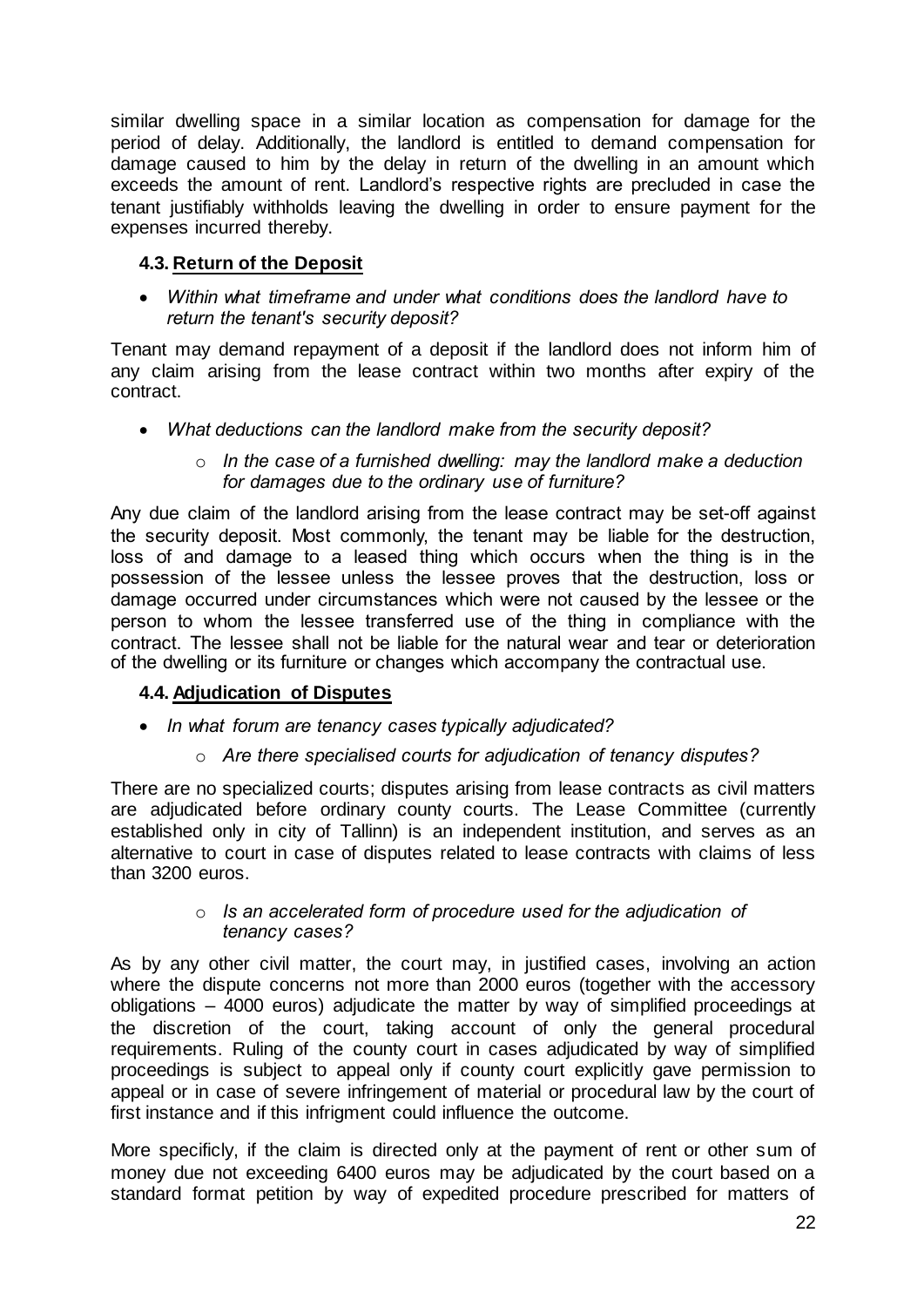payment order. The court delivers the proposal for payment and a form for an objection to the debtor. In case the debtor files formal objection within 15 days (or, in the case of service of the proposal for payment abroad, within 30 days) after service thereof, the matter will be to heard in actions (or terminated if so asked by the petitioner).

# o *Is conciliation, mediation or some other form of alternative dispute resolution available or even compulsory?*

There are no other alternative dispute resolution available except for the Lease Committee (Tallinn), see previous.

# <span id="page-22-0"></span>**5. Additional Information**

 *How does a prospective tenant proceed in order to get social or subsidized housing (e.g. dwellings offered by housing associations, municipalities, public bodies etc.) or housing allowances?*

Social housing – housing for individuals and families that are not capable or able to procure it for themselve is provided by local governments as a form of social services. The following individuals are entitled to social services:

- 1) permanent residents of Estonia;
- 2) foreign nationals living in Estonia on a legal basis;
- 3) refugees in Estonia.

The subsistence benefit (incl. housing allowance) is determined and paid by the municipality or city government as well. Thus, departments of social welfare of the respective local government should be contacted.

*Is any kind of insurance recommendable to a tenant?*

Tenant may consider insuring home contents located in a building or an apartment against fire, water damage (e.g. bursting pipes, household appliances connected to water network, a tap forgotten open out of negligence or water released form an aquarium), natural disaster (storm, hail, ridged ice or natural flood), vandalism and burglary (as a minimum).

Also, for the tenant whose activities may result in personal injury, property damage or financial loss to the landlord, third party insurance is recommended.

Legal assistance insurance policy covers the payment of costs arising from making claims against, *inter alia*, the landlord.

*Are legal aid services available in the area of tenancy law?*

Basic legal assistance is given to the least privileged people by several non-profit associations, and the national system of legal aid makes a lawyer's assistance available to the least privileged. State legal aid is provided in preparing legal documentation and other legal counselling and representation. Similarly, a tenant may apply to a court for procedural assistance to cover legal expenses (advocate's fees, filing fee, security on cassation, obligation for provision of a security to court, etc.). State legal assistance does not mean that legal aid services are free of charge. Applicant may still be subjected to the duty to partially self-finance the costs for legal assistance or pay the costs partially or in full after the termination of court action. To